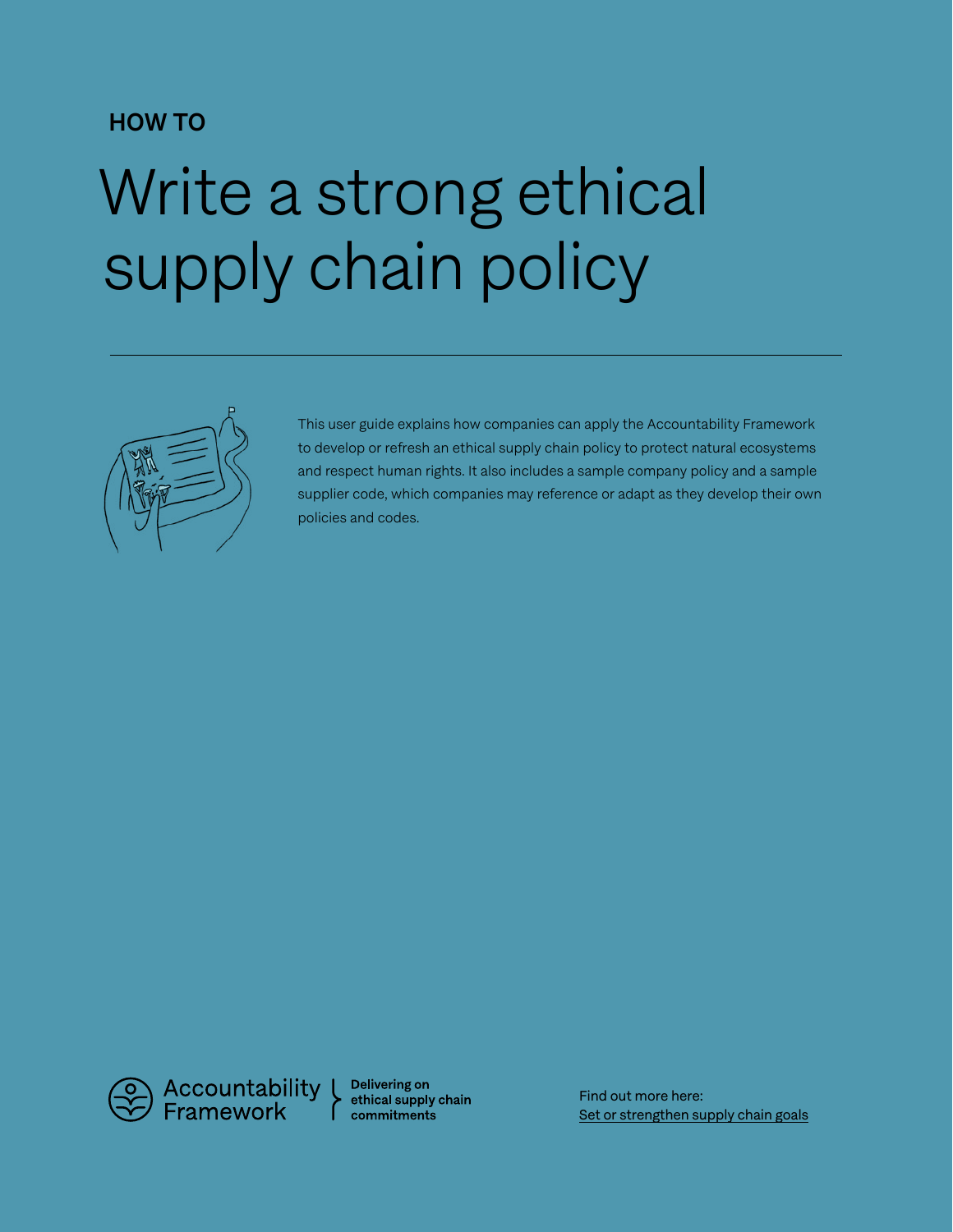© 2020 Accountability Framework initiative. All rights reserved.

DISCLAIMER: This work product is intended to be advisory only and is not intended to serve as a legal opinion or legal advice on the matters treated. The reader is encouraged to engage counsel to the extent required.

This user guide is provided by the Accountability Framework initiative (AFi) to help companies and other users apply the Accountability Framework. Its contents are based on the full Accountability Framework version 1.0 (released in June 2019), which was created through a consultative process following applicable good practices for multi-stakeholder initiatives and which represents the consensus of the AFi Steering Group members that participated in its development. Current AFi Steering Group members (as of the publication date) include:









For more information on the AFi's governance and a full list of partners, please visit [www.accountability-framework.org.](https://accountability-framework.org/)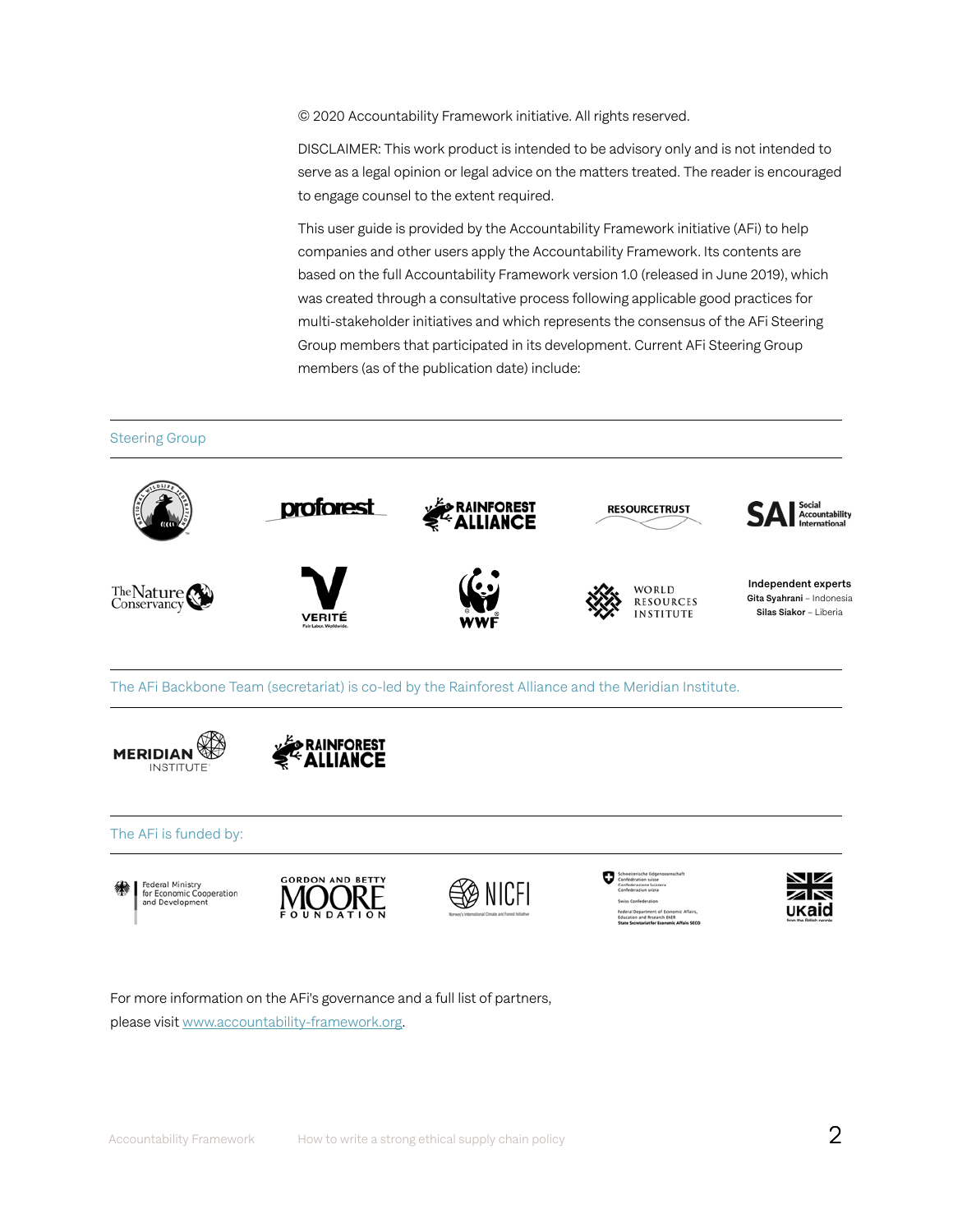# **Contents**

| Overview                                                       | 4  |
|----------------------------------------------------------------|----|
| Step 1: Learn and assess                                       | 6  |
| Step 2: Frame the policy in its context                        | 8  |
| Step 3: Specify the scope of the policy                        | 10 |
| Step 4: State supply chain commitments, targets and milestones | 11 |
| Step 5: Describe implementation mechanisms                     | 17 |
| Annex 1: Sample company-wide "umbrella" policy                 | 19 |
| Annex 2: Sample supplier code                                  | 24 |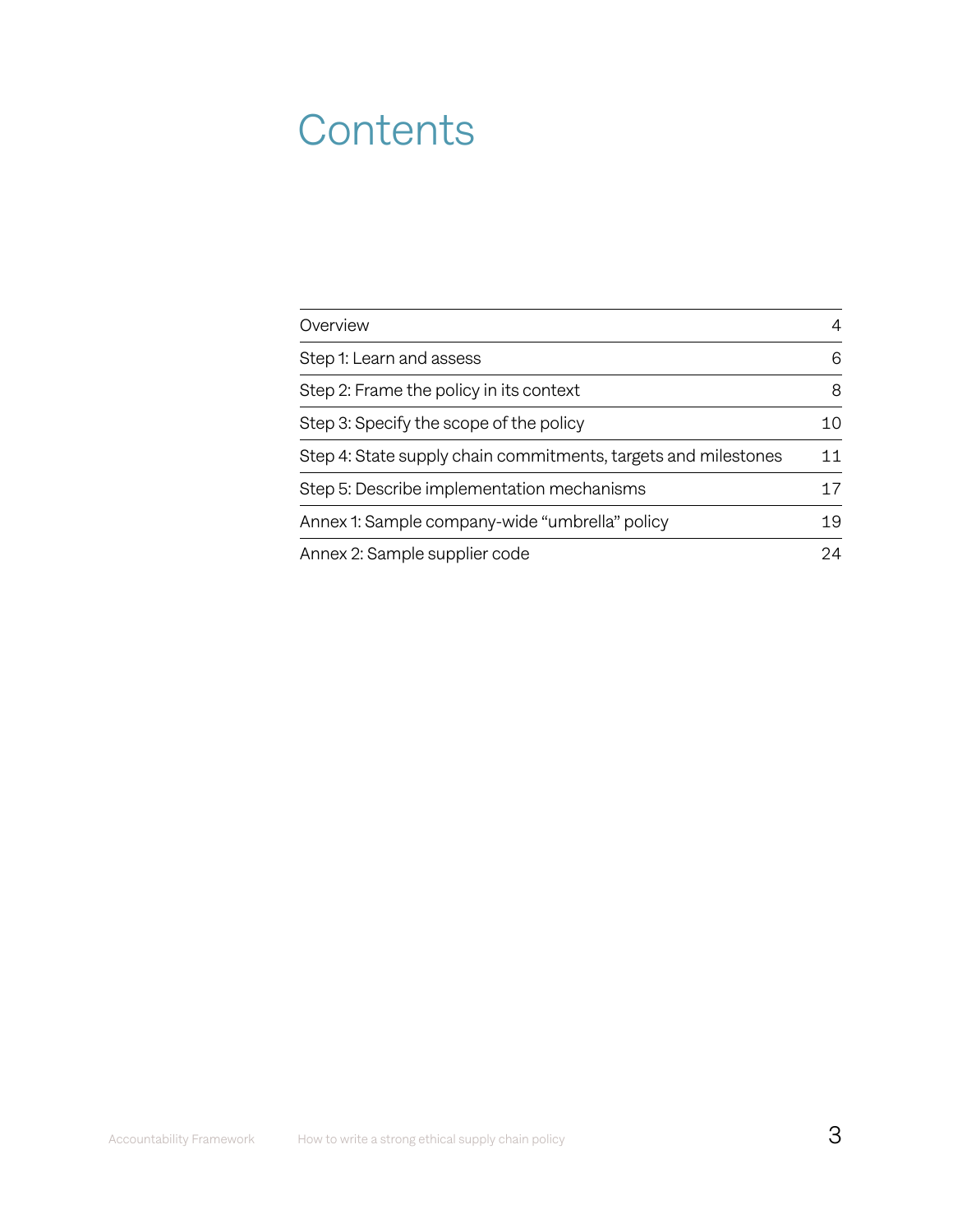# **Overview**

When developing an ethical supply chain policy, companies are faced with an array of considerations and are often asked to address a wide range of stakeholder interests. The Accountability Framework helps cut through this complexity by providing a single integrated source of information that is applicable to all agricultural and forestry commodities. The Framework's norms, guidance, and definitions reflect the consensus of diverse NGOs and incorporate key international norms as well as stakeholder and market expectations.

All companies that produce, source, or finance agricultural or forestry commodities will find value in having written policy commitments in place – no matter where the company stands on its journey toward ethical supply chains. A published policy serves to:

- clearly articulate sustainability goals to the company's business partners, investors, lenders, and stakeholders;
- clarify the company's expectations for its suppliers;
- support accountability and tracking of progress toward goals; and
- support constructive engagement with stakeholders.

Policies can include present ways of doing business as well as forward-looking goals. In this regard, it is to be expected that some policy commitments or goals will take time to fully achieve. Rather than feel overwhelmed by today's challenges, it is important for companies to identify end-goals that reflect the full sustainability ambitions of their own organizations, business partners, and stakeholders. Once a company has established its supply chain policies, the mechanisms to fulfill them can be elaborated in greater detail. The Accountability Framework provides guidance on all key aspects of implementation, monitoring, and reporting for ethical supply chains.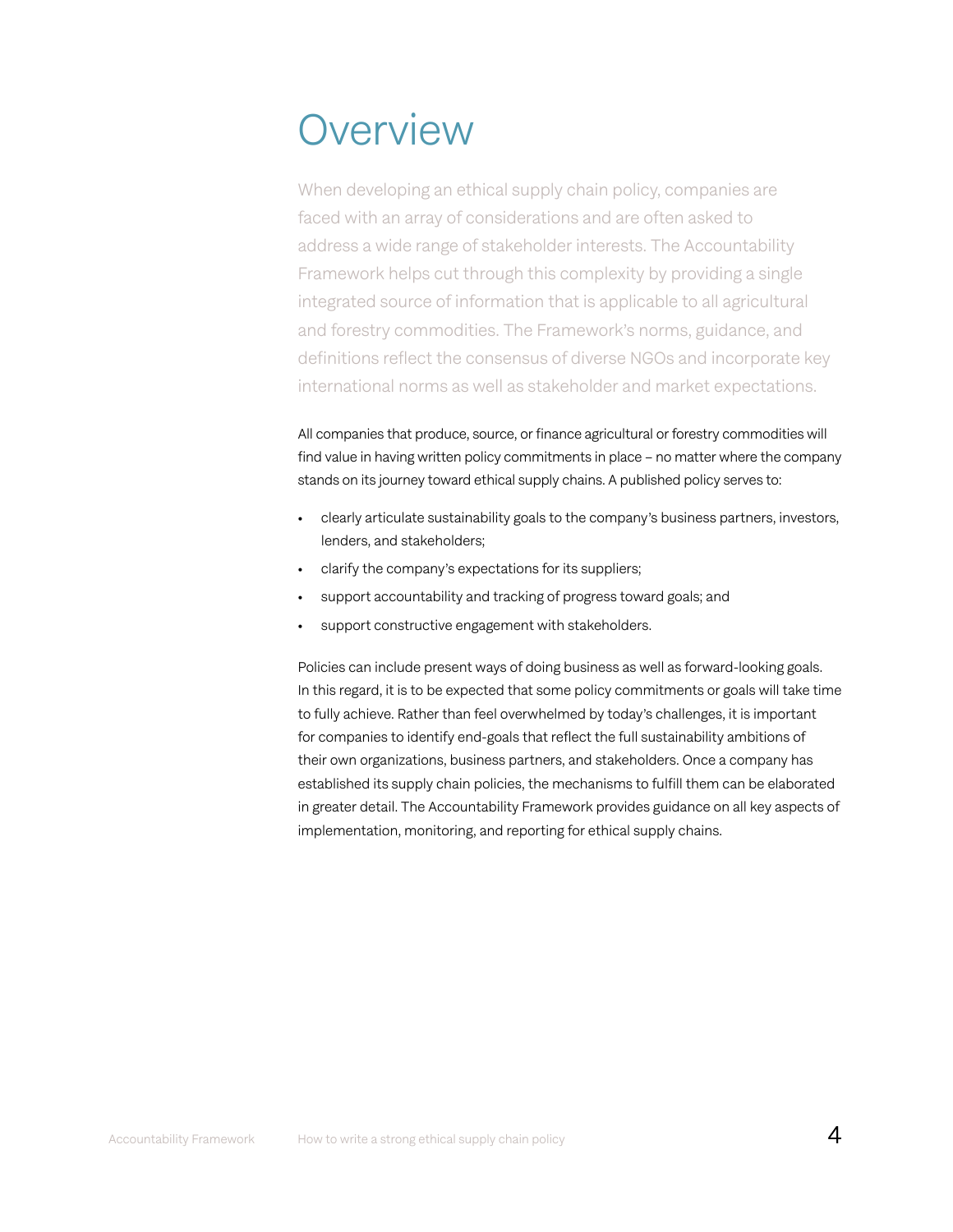This guide lays out five steps for developing an ethical supply chain policy rooted in the Accountability Framework:

- ' Learn and assess  $\overline{1}$
- $\rightarrow$  Frame the policy in its context 2
- Specify the scope of the policy 3
- State supply chain commitments, targets, and milestones 4
- Describe implementation mechanisms 5

While the Framework provides a common set of elements to include in an ethical supply chain policy, it does not prescribe a specific structure or format. For illustrative purposes, Annex 1 provides a sample policy that is based on the five-step process and incorporates the elements of the Accountability Framework. Users of this guide should feel free to follow or adapt the structure of this sample policy, or to use a different structure that is suited to the nature and context of their business.

Along with using this guide, to develop tailored policies based on detailed analysis of their business and its context, companies may wish to seek the support of a service provider whose approach and advice are aligned with the Accountability Framework.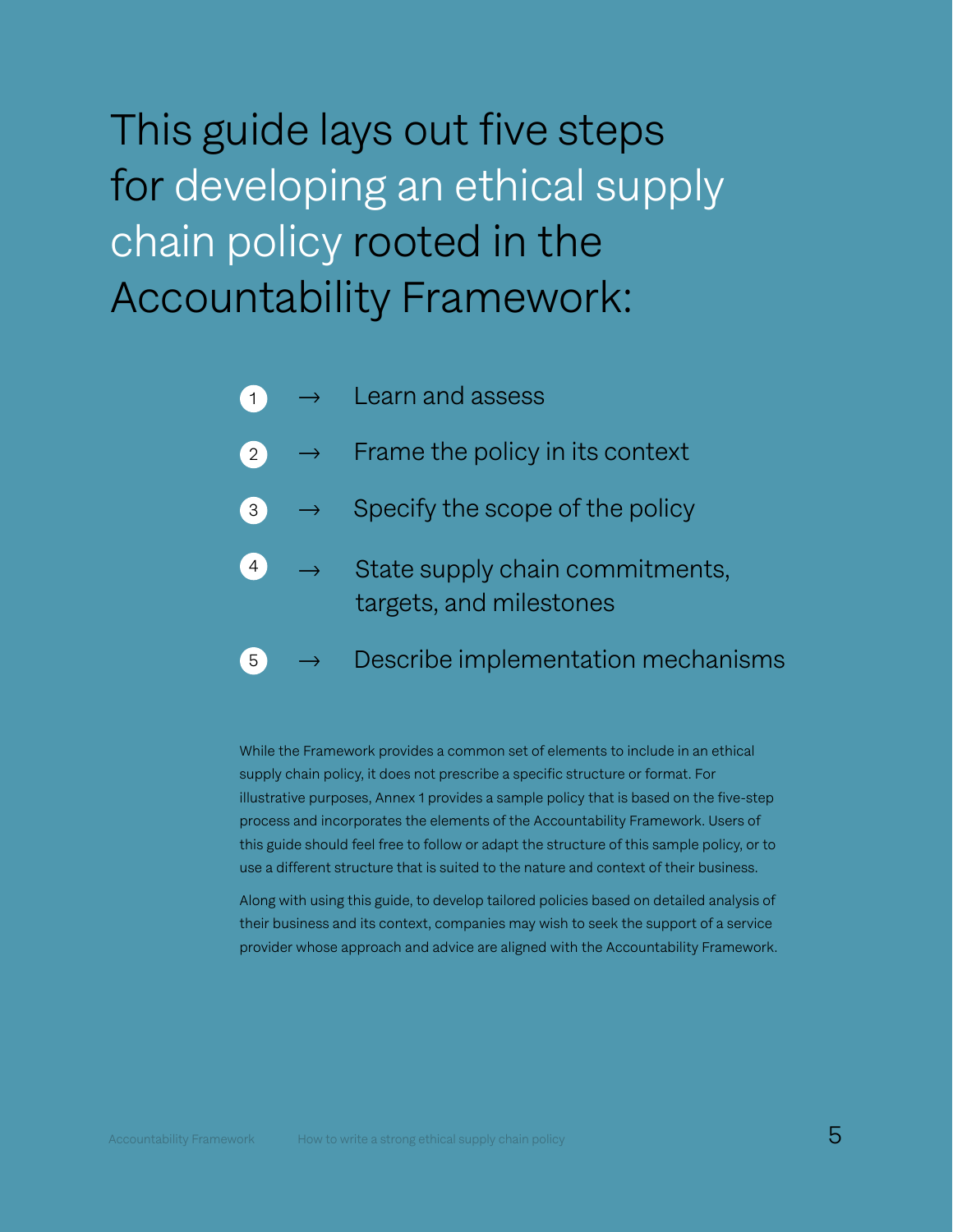# Step 1: Learn and assess

Prior to developing or refreshing supply chain policies, it is important to understand the starting point, context, and objectives for the company's efforts to address issues of deforestation, conversion, and human rights in its supply chains. This initial step should include a compilation and analysis of key existing conditions, internal perspectives, and external perspectives relevant to the policy.

#### Existing conditions

- Gather and review all existing, related company commitments, policies, position statements, procedures, and other material related to responsible commodity production and sourcing commitments.
- If the company already has supply chain policies on deforestation, conversion, and/or human rights, use the AFi [self-assessment tool](https://accountability-framework.org/how-to-use-it/apply-the-framework/self-assessment/) to benchmark these policies against Accountability Framework Core Principles 1-3.
- Document key characteristics of the company's supply chain (including commodities sourced, volumes purchased, countries of origins, and major suppliers) and conduct an initial assessment of the actual or potential risks of deforestation, conversion, and human rights abuses associated with these product origins. At this initial stage, even a country-level risk assessment can be useful, although more detailed information is preferable, if available.

#### Internal perspectives

- Internal SWOT: assess internal strengths, weaknesses, opportunities, and threats that might affect the company's ability to successfully implement a policy on deforestation, conversion, and human rights for its own operations and supply chains.
- Identify key company values, goals, and initiatives that might inform the company's supply chain policies for agricultural and forestry commodities.
- Consult company employees from different departments (e.g., procurement, sustainability, health and safety, compliance, and external relations) and management levels to gain input and build support for the policy and its implementation.

# Self-assessment Tool



[Learn More](https://accountability-framework.org/how-to-use-it/apply-the-framework/self-assessment/)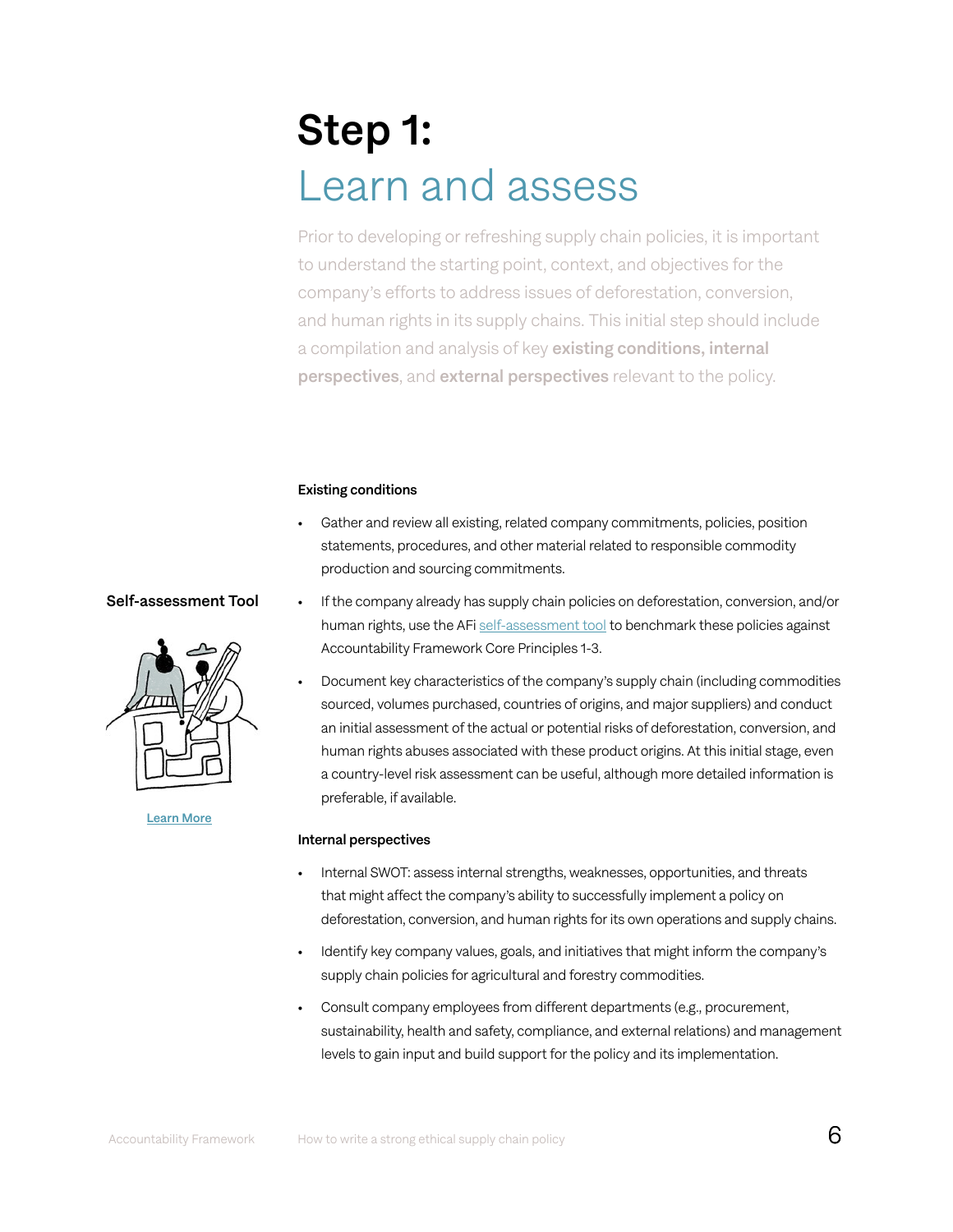#### External perspectives

- Identify key external norms, standards, and regulatory requirements that affect the company's obligations related to deforestation, conversion, and human rights.
- Consult external stakeholders and business partners.
- Review the Accountability Framework's Core Principles 1-3 and associated guidance related to setting commitments (see references under Step 4, below).
- Read about what peer companies are doing and review the content and structure of their policies.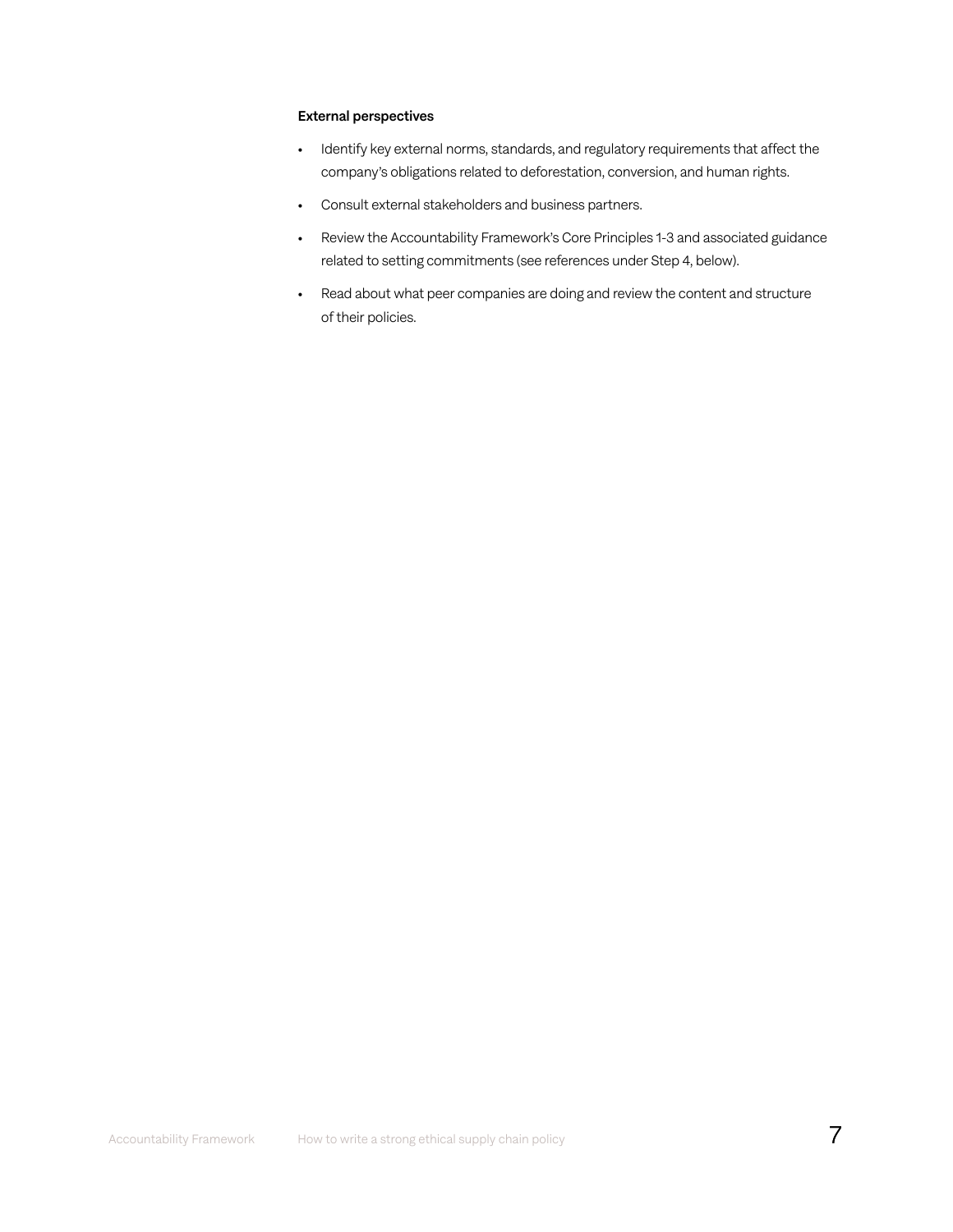# Step 2: Frame the policy in its context

Based on the initial scoping in Step 1, the company should use the most relevant information from this scoping process to frame the context for its policy. This should typically include:

- A summary of the key environmental and social risks and/or impacts related to the commodity supply chains that the policy aims to address
- An overview of the company's core values, ambitions, and desired outcomes related to ethical supply chains; these may be framed in terms of key safeguards (e.g., no forced labor) and/or broader and more holistic aims (e.g., net positive impact on forest conservation) that communicate the societal value the company seeks to deliver
- Identification of the external norms (e.g., international conventions, laws, standards, frameworks, and other instruments) that the policy aligns with or incorporates

The AFi encourages companies to include a reference to the Accountability Framework when the Framework has been used to guide policy development or supply chain practices. The AFi policy on communications and [claims](https://accountability-framework.org/how-to-use-it/apply-the-framework/communications-and-claims/) provides guidelines for referencing the Framework in policies and other materials; companies can also [contact the AFi](https://accountability-framework.org/about/about-the-initiative/contact/) for additional support.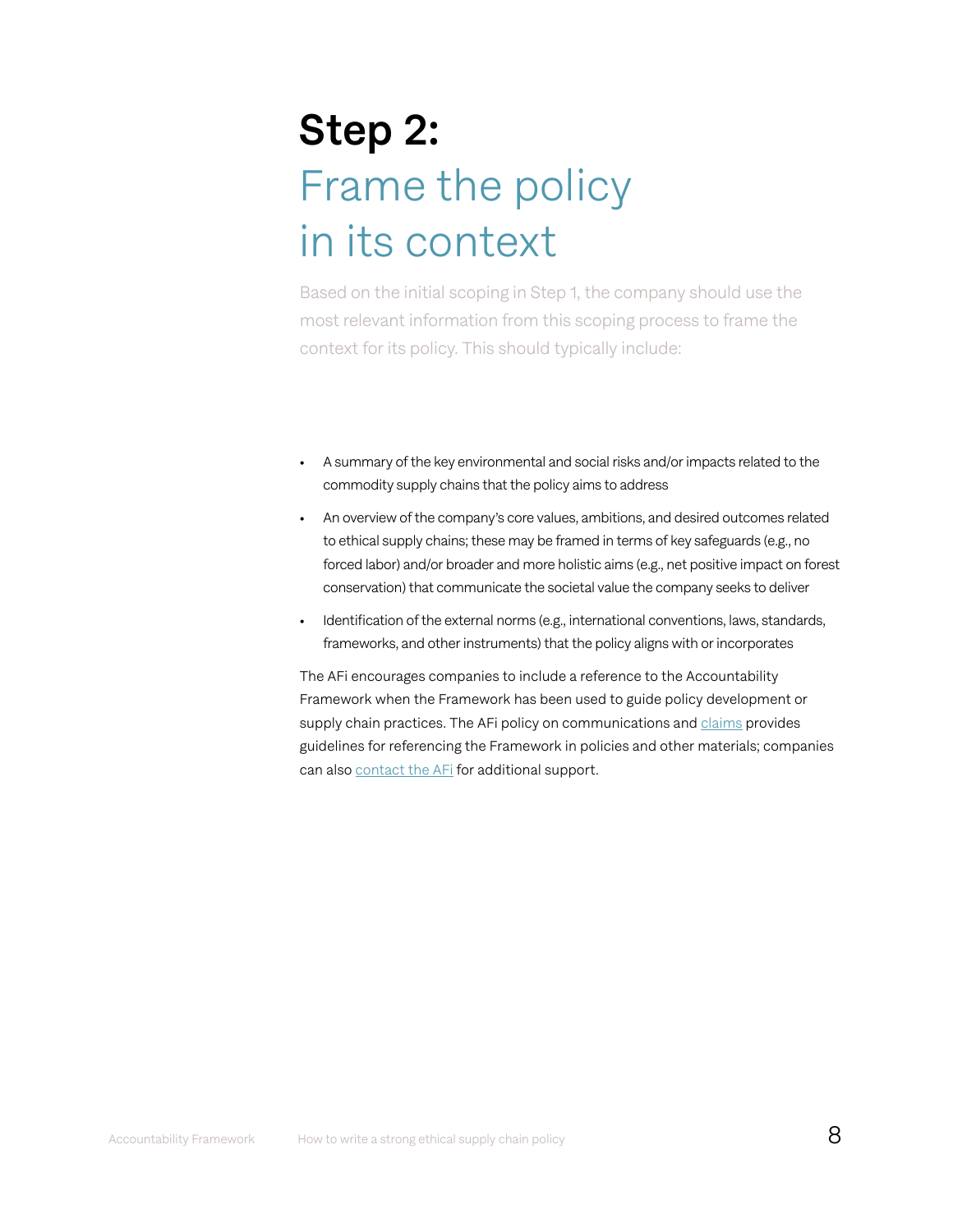#### Credibly referencing external norms in your policy Box 1

Companies are encouraged to identify the external norms and obligations that their policies incorporate, reference, and seek to implement. To align with the Accountability Framework, companies should carry out operations consistent with several international instruments, including the UN Guiding Principles for Business and Human Rights (UNGPs), the UN Declaration on the Rights of Indigenous Peoples (UNDRIP), the Universal Declaration on Human Rights, the International Bill on Human Rights, and the ILO fundamental conventions.

The policy document should clearly present the relationship between the company's policy and each external reference. For example:

- In compliance or in conformance means that the company intends to adhere fully to the requirements or specifications of the referenced initiative
- **Follows** or aligns means that the policy is consistent with the intent of the referenced initiative
- **Builds off or uses as a foundation** means that the policy was informed by the referenced initiative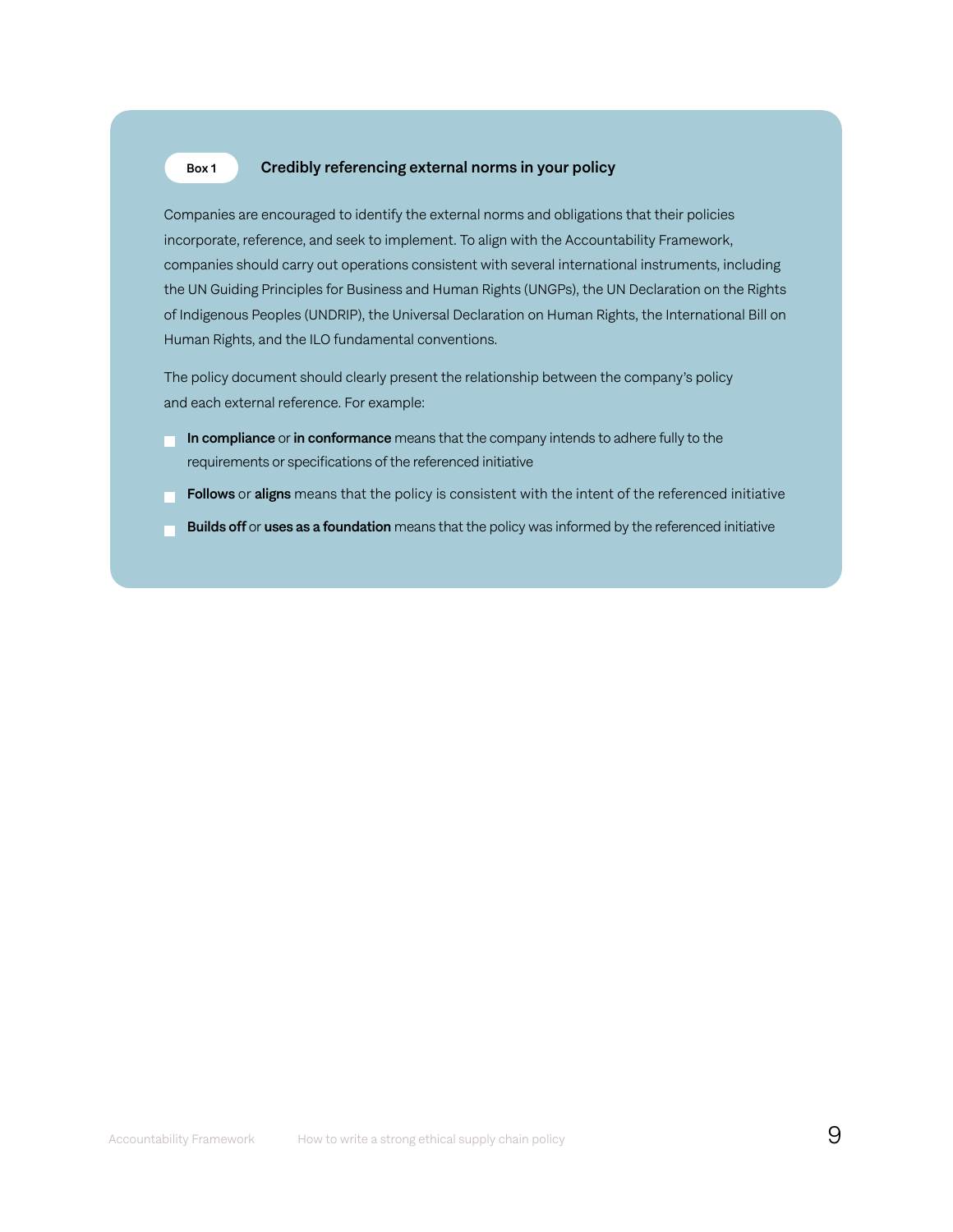# Step 3: Specify the scope of the policy

The policy should clearly specify the scope to which it applies.

Related Core Principle



Specification of **Commitments** 

[Learn More](https://accountability-framework.org/core-principles/3-specification-of-commitments/)

The AFi advocates for companies to have commitments and policies that:

- apply across all segments of the company's business for which agricultural and forestry commodities pose environmental or social risks, including all sourcing origins that pose risks (see Core Principle 3.1)
- apply to all supplies, including those produced in the company's own operations and those sourced from direct and indirect suppliers
- apply to all activities that finance or support commodity production, processing, and associated infrastructure

If the policy does not cover this full scope, then it should clearly specify which business units, markets, commodities, and sourcing regions are covered and which are excluded. Rationale for the exclusions should also be provided.

Companies that produce or source multiple commodities may wish to have a companywide ("umbrella") policy that covers the full scope of raw material production and sourcing. This can provide consistency and clarity for the purposes of implementation, reporting, and stakeholder communication. Umbrella policies can be complemented with context-specific policies or action plans (with commitments, targets, and milestones) that provide additional detail for specific commodities or origins.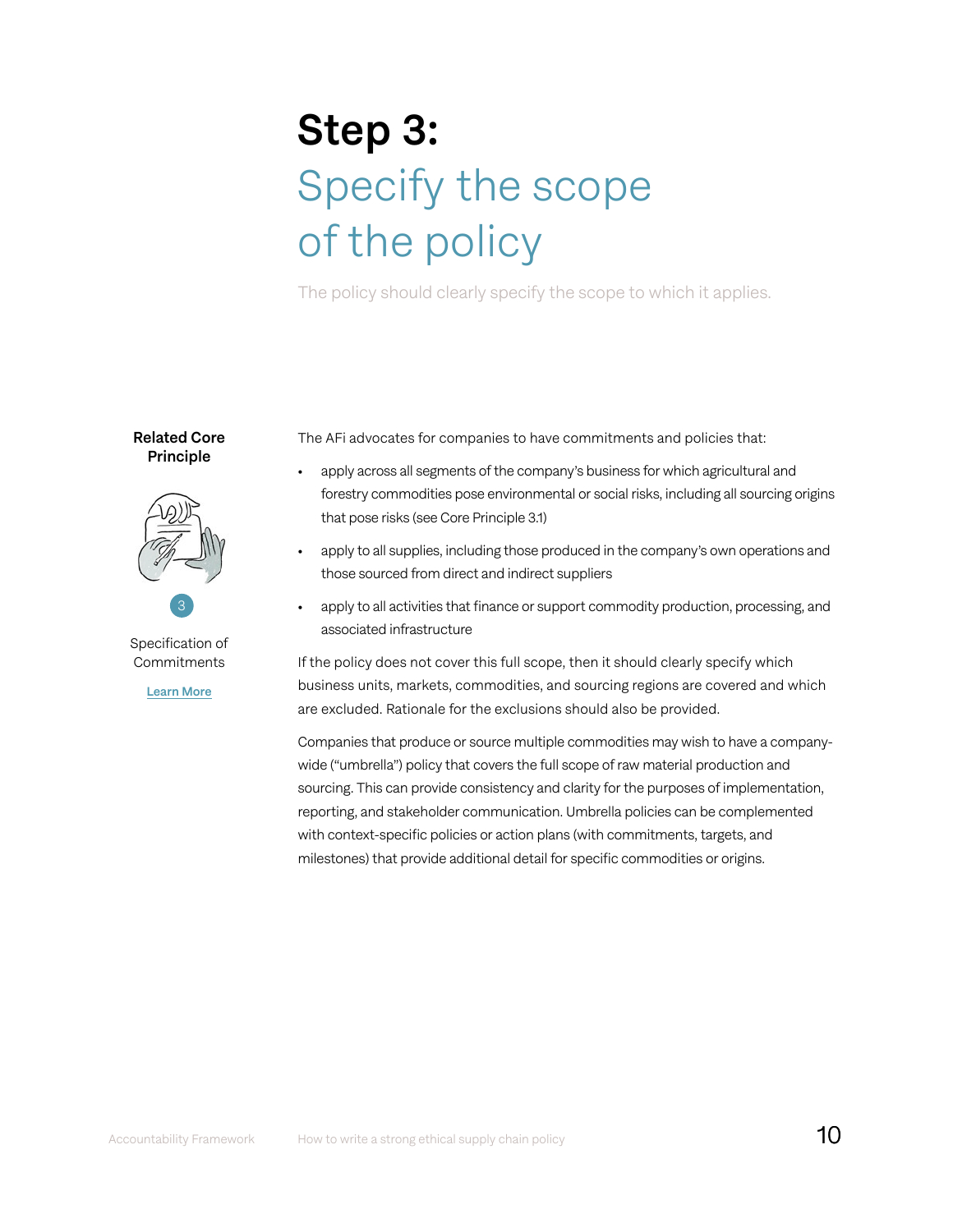# Step 4: State supply chain commitments, targets, and milestones

Policies should include specific commitments or goals to address the environmental and social risks associated with the company's operations, supply chains, and financing activities.

The Accountability Framework's Core Principles 1-3 specify commitment elements that should be included to address deforestation, conversion, and human rights. These principles apply to all companies, regardless of their role(s) in the supply chain. To be fully aligned with the Framework, policies must incorporate all elements from these three Core Principles, which are summarized below. Companies also can use the AFi's [self-assessment tool](https://accountability-framework.org/how-to-use-it/apply-the-framework/self-assessment/) as an element-by-element guide to benchmark existing policies against the Accountability Framework or as a reference to design new policies.

In addition to specifying the company's commitment(s) or end-goal(s) for each topic, the policy should also include time-bound targets and milestones, to the extent that commitments are not already fully met at the time the policy is issued.1 Targets and milestones should be specific and able to be objectively verified, which supports clear accountability and stakeholder communication about progress. Specification of targets and milestones should consider the following points:

• Different targets and milestones can be elaborated for different commodities and/or sourcing regions. Companies may therefore choose to specify these in commodityspecific policies rather than in a company-wide umbrella policy.

1 A target date is the date by which a company intends to have fully implemented or achieved its commitment (or a particular aspect of it). Milestones are dates prior to the target date by which specific levels of progress toward the commitment are expected to be achieved.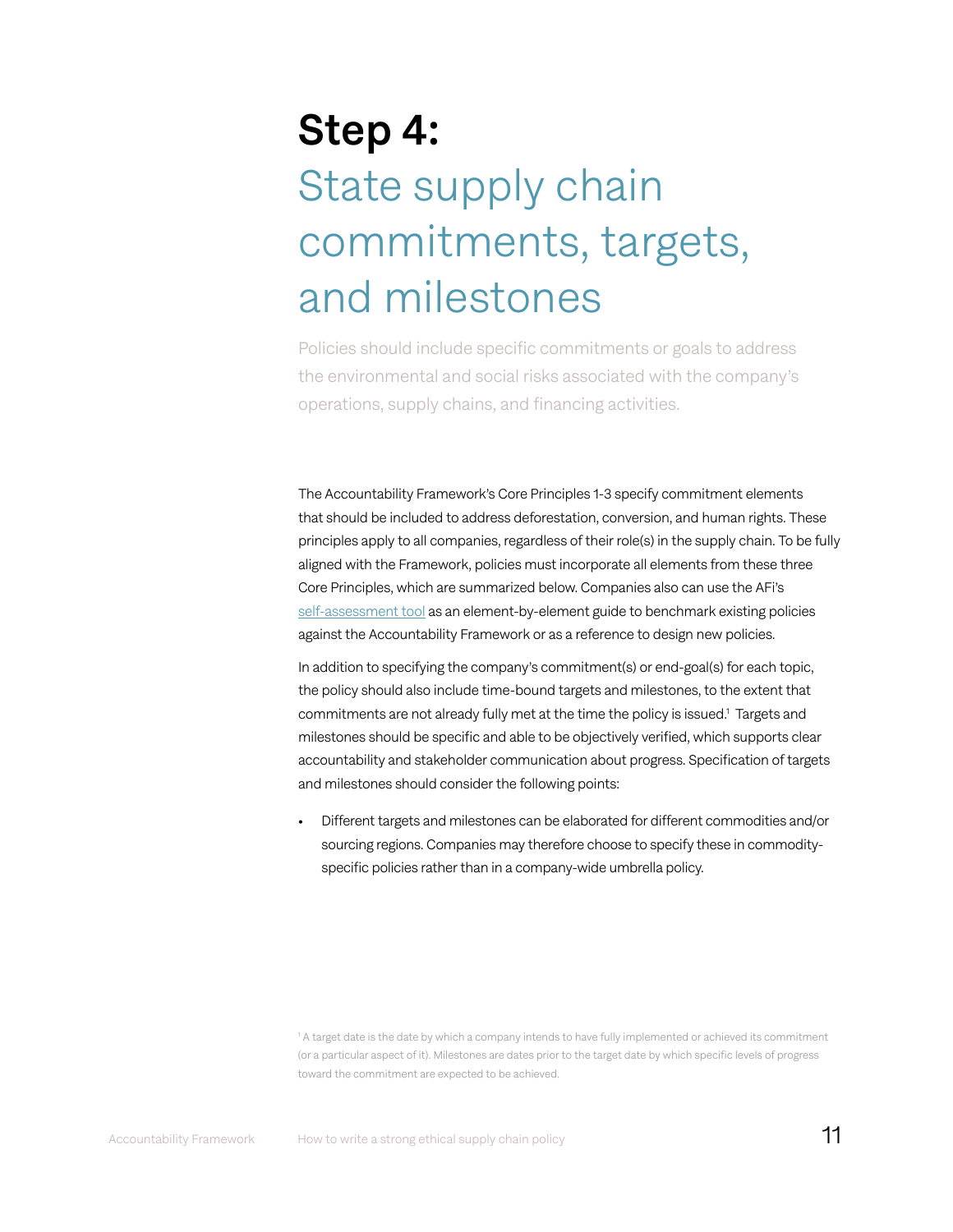- Targets and milestones may need to be informed by more detailed supply chain mapping, risk assessment, and prioritization of action, which is sometimes initiated after high-level policy goals are established. In this scenario, the company can publish its end-goals and broad targets as part of its high-level policy and add more contextspecific targets and interim milestones once the analysis needed to develop these has been carried out.
- Targets are typically quantitative measures of performance or compliance (e.g., 100% of palm oil is verified to be deforestation-free) whereas milestones can be either quantitative progress levels toward these targets (e.g., 80% of palm oil is verified to be deforestation-free within two years) or qualitative indicators of systems or practices enacted to help meet the target (e.g., traceability system established for all Indonesiasourced palm oil).

# Commitment to no-deforestation

Core Principles 1.1 and 3.2

The policy should include a no-deforestation commitment specifying that the company's production, sourcing, and financial investments will not cause or contribute to the loss of natural forests. This commitment should include the following five features.

- 1. Clearly specify the intended outcome of no-deforestation. The commitment should clearly state the outcome that will signify its fulfilment. Acceptable examples include "eliminate deforestation," "achieve no-deforestation across all our supply chains," or "production and sourcing does not contribute to deforestation." Avoid language that is aspirational or unspecific (e.g., "we will strive to eliminate deforestation") or that suggests an improvement process without a specific outcome or end-goal (e.g., "we will progressively reduce deforestation"). Details on improvement processes are usually better placed in the company's action plans, which serve to elaborate the means to fulfill the commitment.
- 2. Include the definition of no-deforestation. The definition should be aligned with the Accountability Framework's definition of no-deforestation and incorporate the associated definitions of deforestation and natural forest. This means that the company can adopt the Framework's definitions directly or use ones that are comparable and aligned. See the [Operational](https://s30882.pcdn.co/wp-content/uploads/2020/09/OG_Applying_Definitions-2020-5.pdf) Guidance on Applying the Definitions [Related to Deforestation, Conversion, and Protection of Ecosystems](https://s30882.pcdn.co/wp-content/uploads/2020/09/OG_Applying_Definitions-2020-5.pdf) for more information. The relevant definitions can be included in the body of the policy or in a footnote, glossary, or elsewhere, as long as it is evident that these definitions are part of the policy and that this information is clear and readily accessible to company personnel, suppliers and business partners, and other stakeholders.

Related Core **Principle** 



Protection of forests and other natural ecosystems

[Learn More](https://accountability-framework.org/core-principles/1-protection-of-forests-and-other-natural-ecosystems)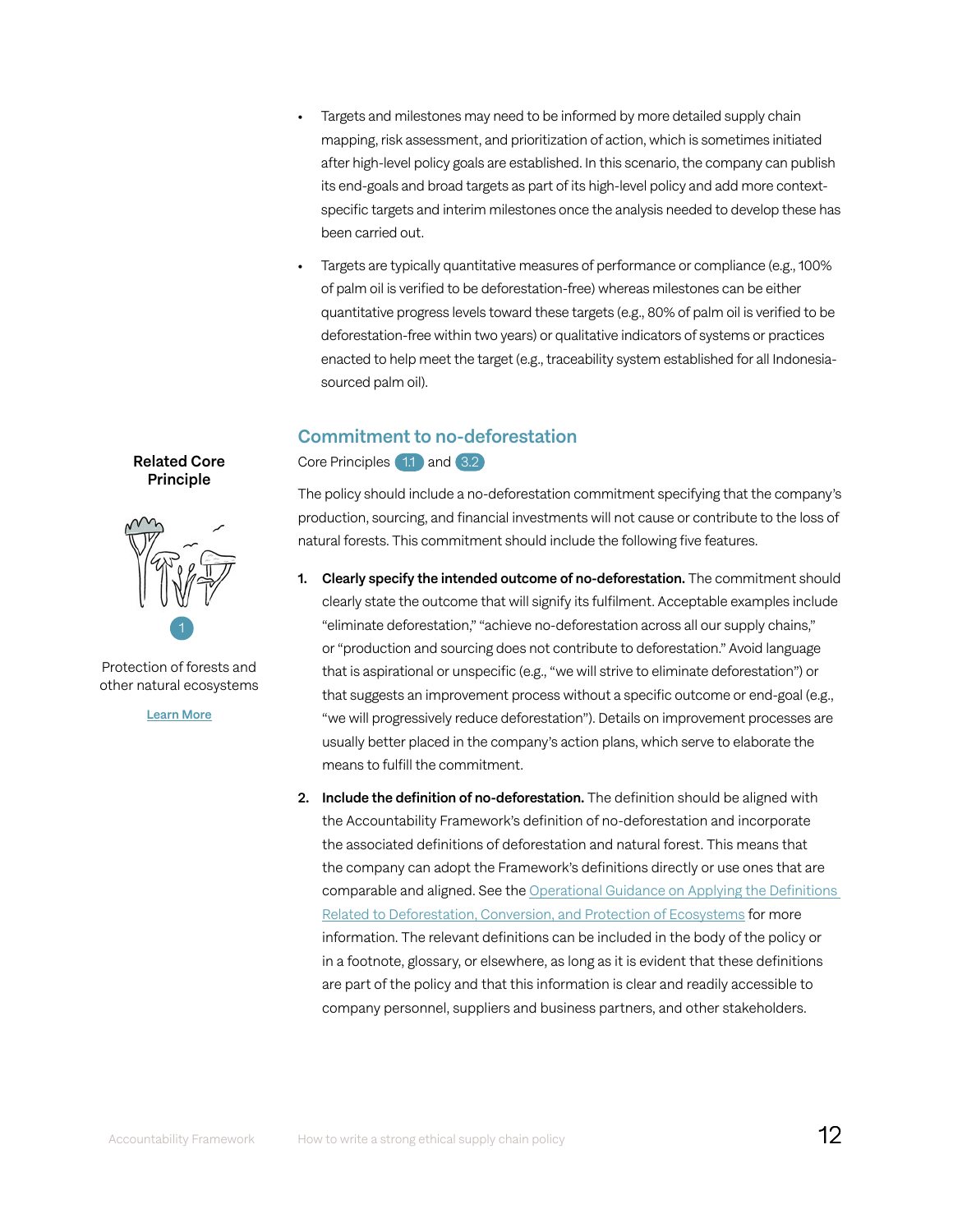- **3.** Set and state a cutoff date. The policy should clearly state the cutoff date<sup>2</sup> (or dates, if it is necessary to have different dates for different commodities or contexts). Guidance on selecting suitable cutoff dates is provided in the [Operational Guidance](https://accountability-framework.org/operational-guidance/cutoff-dates/)  on [Cutoff](https://accountability-framework.org/operational-guidance/cutoff-dates/) Dates.
- 4. Include a commitment to long-term protection. The policy should commit to taking appropriate measures to support the long-term protection of natural forests in the company's operations or area of influence, including protection of these forests' conservation and cultural values.
- 5. Include a commitment to restoration/compensation where necessary. The policy should commit to conducting or supporting restoration or compensation in cases where the company has caused or contributed to deforestation after the cutoff date.

### Commitment to no-conversion

Core Principles 1.2 and 3.2

The policy should include a no-conversion commitment specifying that the company's production, sourcing, and financial investments will not cause or contribute to the loss of other natural ecosystems, as defined in the Accountability Framework (this includes savannahs, wetlands, peatlands, grasslands, etc.). The commitment should include the same five features described above for the no-deforestation commitment.

Companies may wish to establish separate no-deforestation and no-conversion commitments. Alternatively, if the company has a robust no-conversion commitment that addresses natural forests (which are a subset of all natural ecosystems), then a separate no-deforestation commitment may not be necessary.

<sup>2</sup>The cutoff date is the date after which deforestation or conversion renders a given area or production unit non-compliant with a no-deforestation or no-conversion commitment.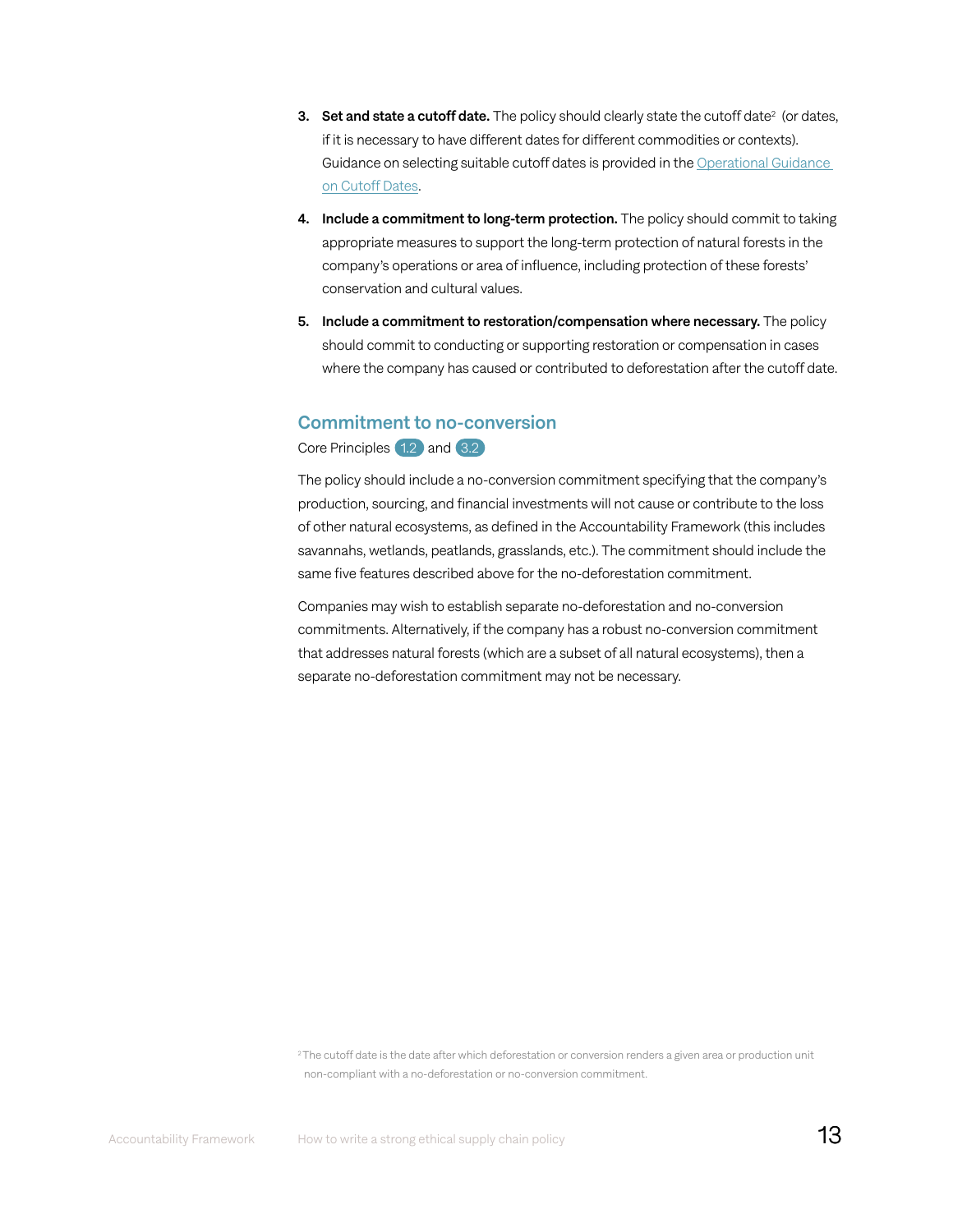Related Core **Principle** 



Respect for human rights

[Learn More](https://accountability-framework.org/core-principles/2-respect-for-human-rights/) >

# Commitment to respect human rights

Core Principles 2.1 and 3.2

The policy should clearly state a commitment to respect human rights in all the company's production, sourcing, and financial investments. This commitment should align with the international human rights instruments listed in Box 1.

Some companies choose to address human rights (and particularly labor rights) in a separate human rights policy that is distinct from policies on deforestation, conversion, or other topics. While this is generally acceptable, it is recommended to include at least land rights in the same policy that includes commitments to no-deforestation and no-conversion. Because land-use change for commodity production often affects both ecosystems and land rights, it is important to address these issues in an integrative manner.

Human rights policies should also include a commitment to the following specific processes and elements, which are generally considered important, if not essential, to ensure respect for human rights in a business context:

- human rights due diligence
- stakeholder engagement
- company grievance mechanism
- remediation in cases when the company has caused or contributed to negative impacts to human rights
- protection for whistleblowers and environmental and human rights defenders

While human rights are considered inalienable for all persons at all times, in some cases it may not be possible for a company to fully comply with its human rights commitments immediately across its entire business. When it is necessary to achieve human rights commitments over time (e.g., when the company is not the cause of the violation, is not fully in control of it, and therefore cannot immediately stop it), it may be appropriate for the human rights policy or its associated action plans to specify time-bound targets and milestones for fully achieving human rights commitments. If these targets and milestones are associated with specific commodities or contexts, companies may choose to include them in commodity-specific policies or action plans rather than in a company-wide umbrella policy.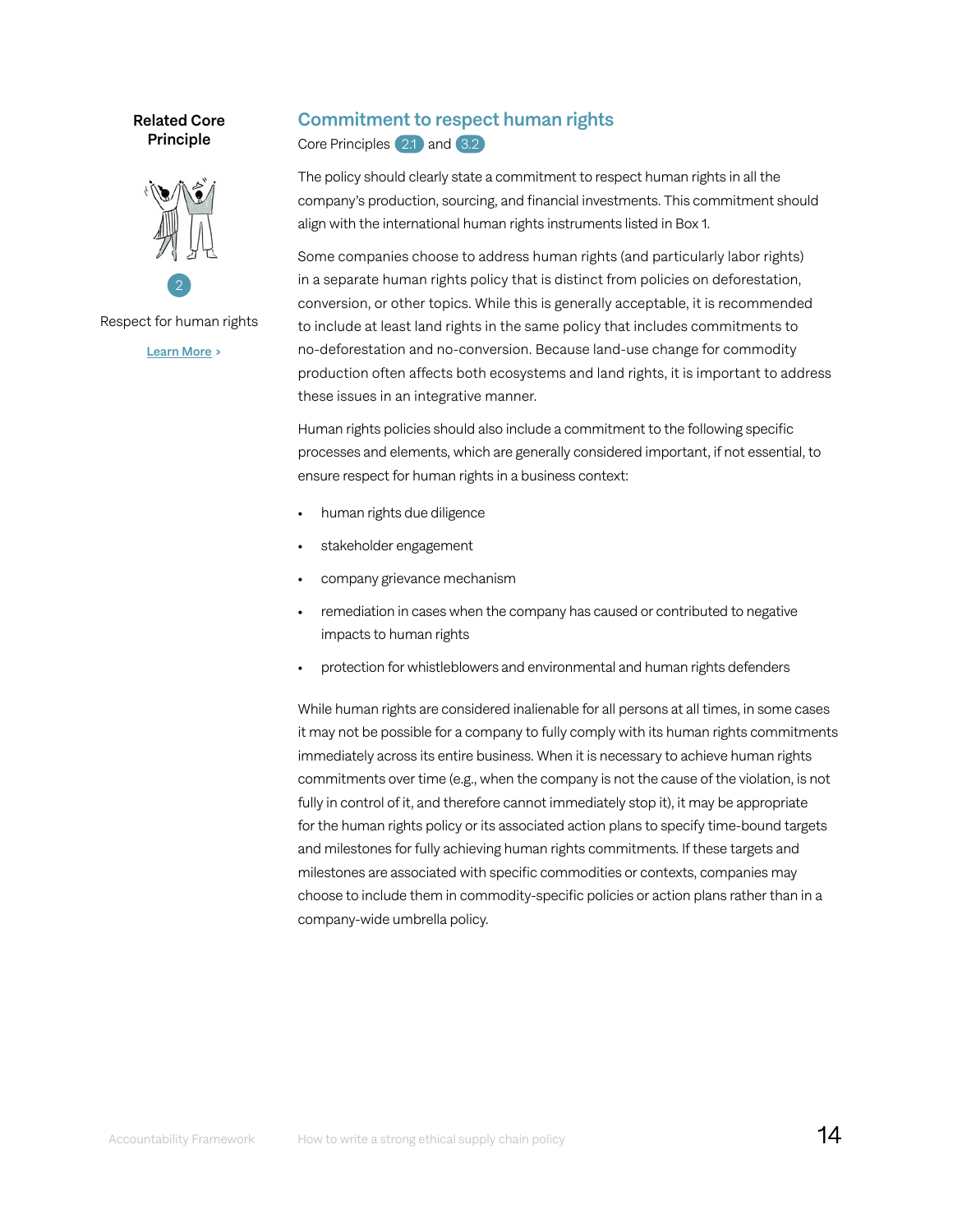In addition to a general commitment to respect human rights, the company's policy or policies should elaborate specific commitments related to the rights of indigenous peoples and local communities (IP/LC) and workers.

#### Commitment to respect IP/LC rights

Core Principle 2.2

The policy should clearly state a commitment to respect the rights of indigenous peoples and local communities. This policy should:

- be consistent with the UN Declaration on the Rights of Indigenous Peoples
- include a commitment to secure free, prior and informed consent (FPIC) prior to any activity that may affect IP/LC rights, land, resources, territories, livelihoods, or food security
- commit to remediation in cases where the company has caused or contributed to adverse impacts to IP/LC rights

#### Commitment to respect workers' rights

Core Principle 2.3

The policy should clearly state a commitment to respect the internationally-recognized rights of all workers.3 The policy should specify at least the eight workers' rights identified in Core Principle 2.3 and further defined in the AFi [Definitions](https://accountability-framework.org/the-framework/contents/definitions/):

- no child labour
- no forced or compulsory labour
- freedom of association and collective bargaining
- no discrimination
- no abusive practices or undue disciplinary procedures
- legal and decent working hours
- safe and healthy workplaces
- living wages and fair benefits

<sup>&</sup>lt;sup>3</sup> This includes employees, contractors, temporary, seasonal, part-time, and other workers throughout all levels of the supply chain, and must apply equally for all persons regardless of gender or other characteristics.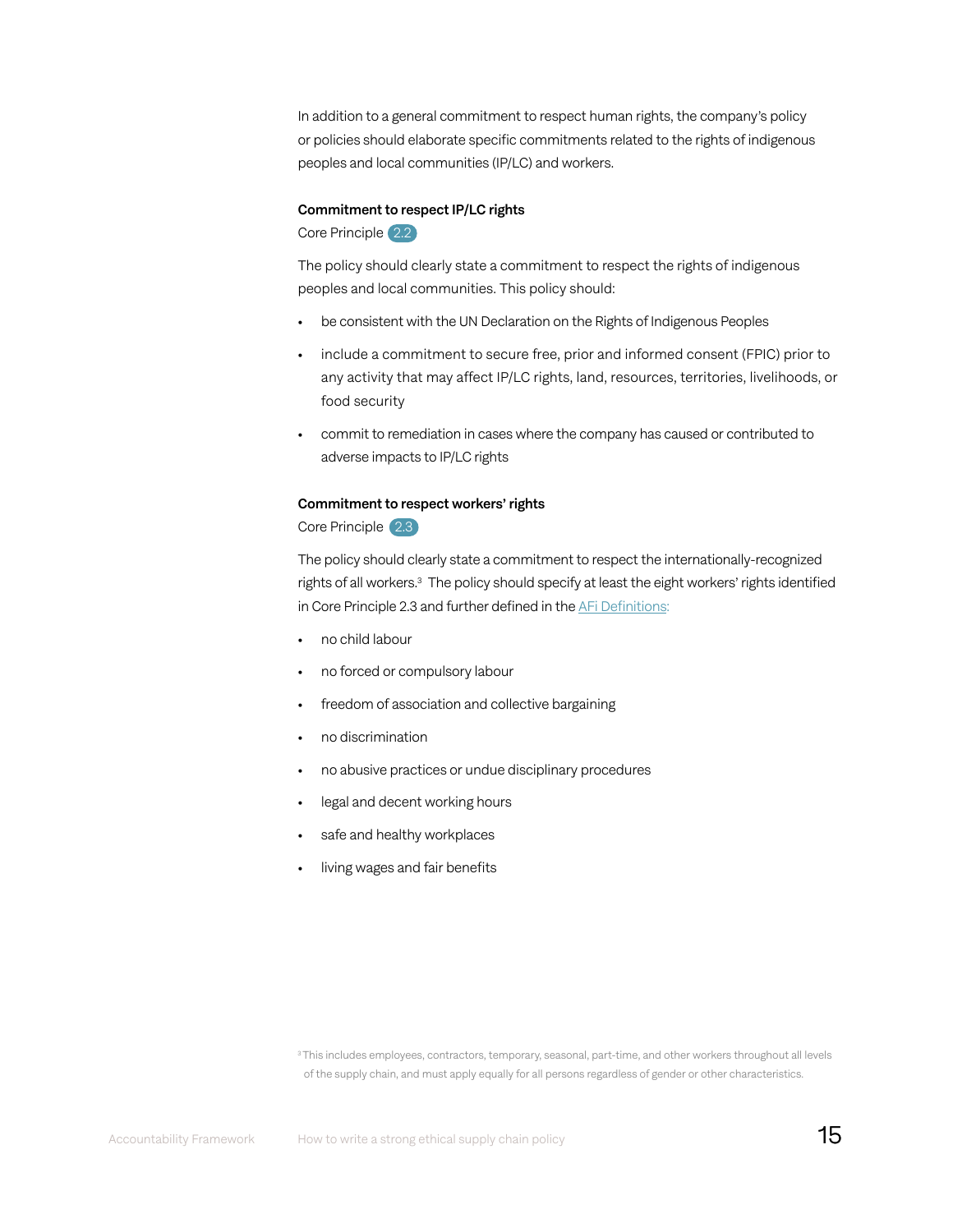### Commitments to other sustainability goals

In addition to the protection of forests, other natural ecosystems, and human rights, there are often other important sustainability issues related to the production and trade of agricultural and forestry commodities. While such additional issues are beyond the scope of the Accountability Framework, companies are encouraged to analyze the need to incorporate additional topics into their commitments and policies. Some topics may be material for all of commodities in a company's supply chain while others may be most relevant for specific commodities or contexts. Other key sustainability issues linked to agriculture and forestry may include:

- greenhouse gas emissions<sup>4</sup>
- $\bullet$  biodiversity<sup>5</sup>
- use of toxic chemicals
- stewardship of water or soil resources
- gender equity
- poverty alleviation and livelihood improvement
- use of virgin materials vs. recycled materials or waste feedstocks (e.g., for paper or biofuel manufacture)

<sup>4</sup>GHG emissions related to land-use change (i.e., deforestation and conversion) can usually be effectively addressed through commitments to no-deforestation and no-conversion. The AFi is developing further guidance on how companies can incorporate progress toward or fulfillment of no-deforestation and noconversion supply chains into their reporting about GHG footprint related to land-use change.

<sup>&</sup>lt;sup>5</sup> A key component of biodiversity-friendly business is no-deforestation and no-conversion supply chains, as well as effective land management and restoration (when needed), as elaborated in the Accountability Framework's Core Principles 8 and 9. Some companies may wish to go beyond these measures to address specific biodiversity conservation risks and opportunities related to their business.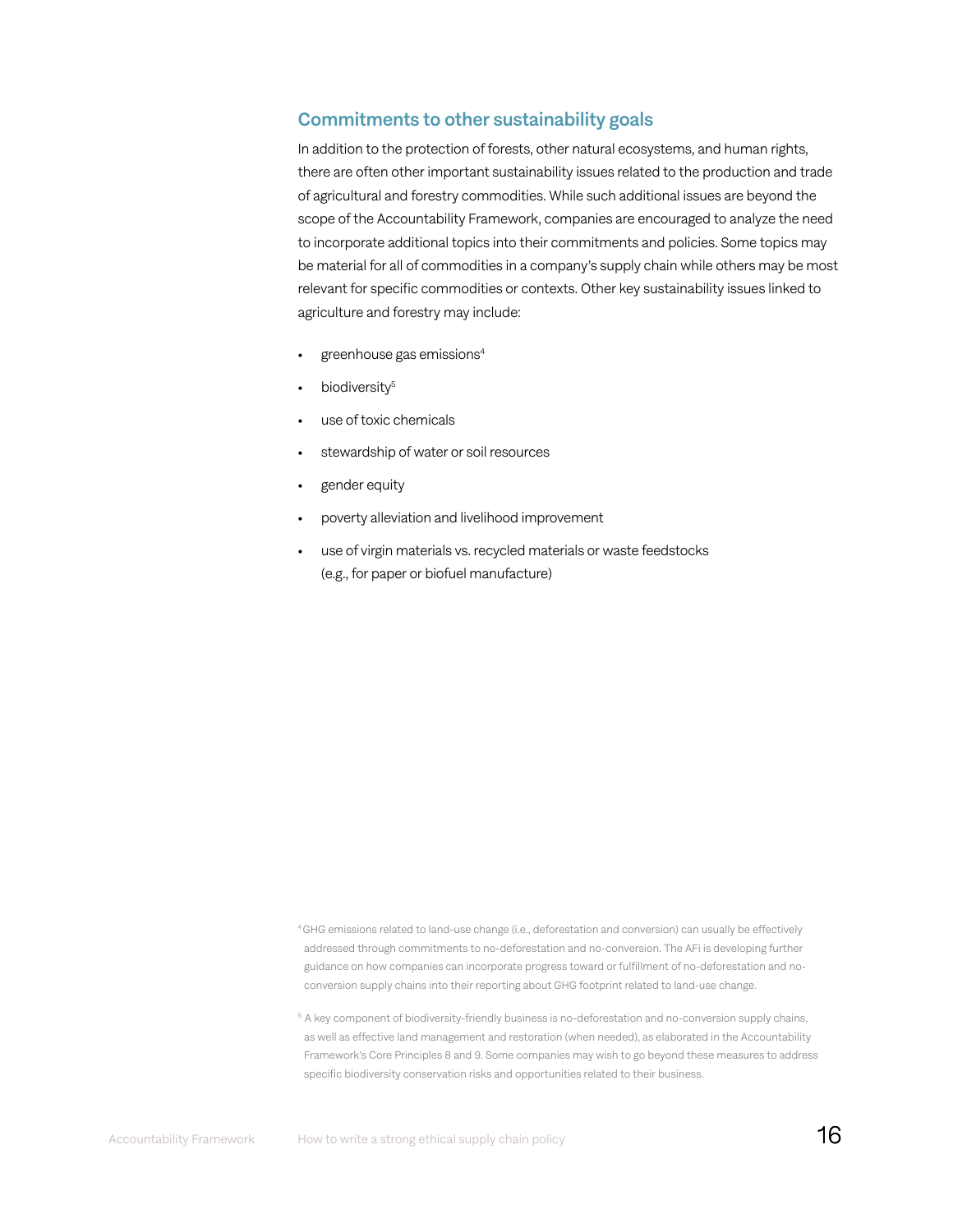# Step 5: Describe implementation mechanisms

Strong commitments to protect natural ecosystems and safeguard human rights sometimes fall short in achieving their goals because they are not complemented by effective systems and practices to effectively implement and monitor these commitments. Companies should therefore publicly identify the main mechanisms that they intend to use to fulfill their commitments.

Implementation mechanisms can be specified within the company's high-level policies and commitments, in more detailed action plans (e.g., for specific commodities) and/ or through the company's reporting and disclosure documentation. For instance, some companies choose to include commitments to specific implementation mechanisms (e.g., certification) in their high-level policies while others elaborate such detail elsewhere. Either approach is acceptable as long as the company's implementation systems and practices are presented clearly, publicly, and in adequate detail for the company's stakeholders and business partners. Sources of information on implementation mechanisms should be referenced from the company's supply chain policies.

# Company implementation systems and practices

Accountability Framework Core Principles 4-12 outline key systems and practices for implementing commitments and monitoring and reporting progress toward them. These include:

- Assessment of risk and traceability to known sources, with time-bound targets for achieving specific levels of traceability
- Supplier engagement strategies and policies for addressing non-compliant suppliers
- Responsible practice for site establishment and operation of farms, plantations, and concessions
- Independent verification, including the role of third-party verification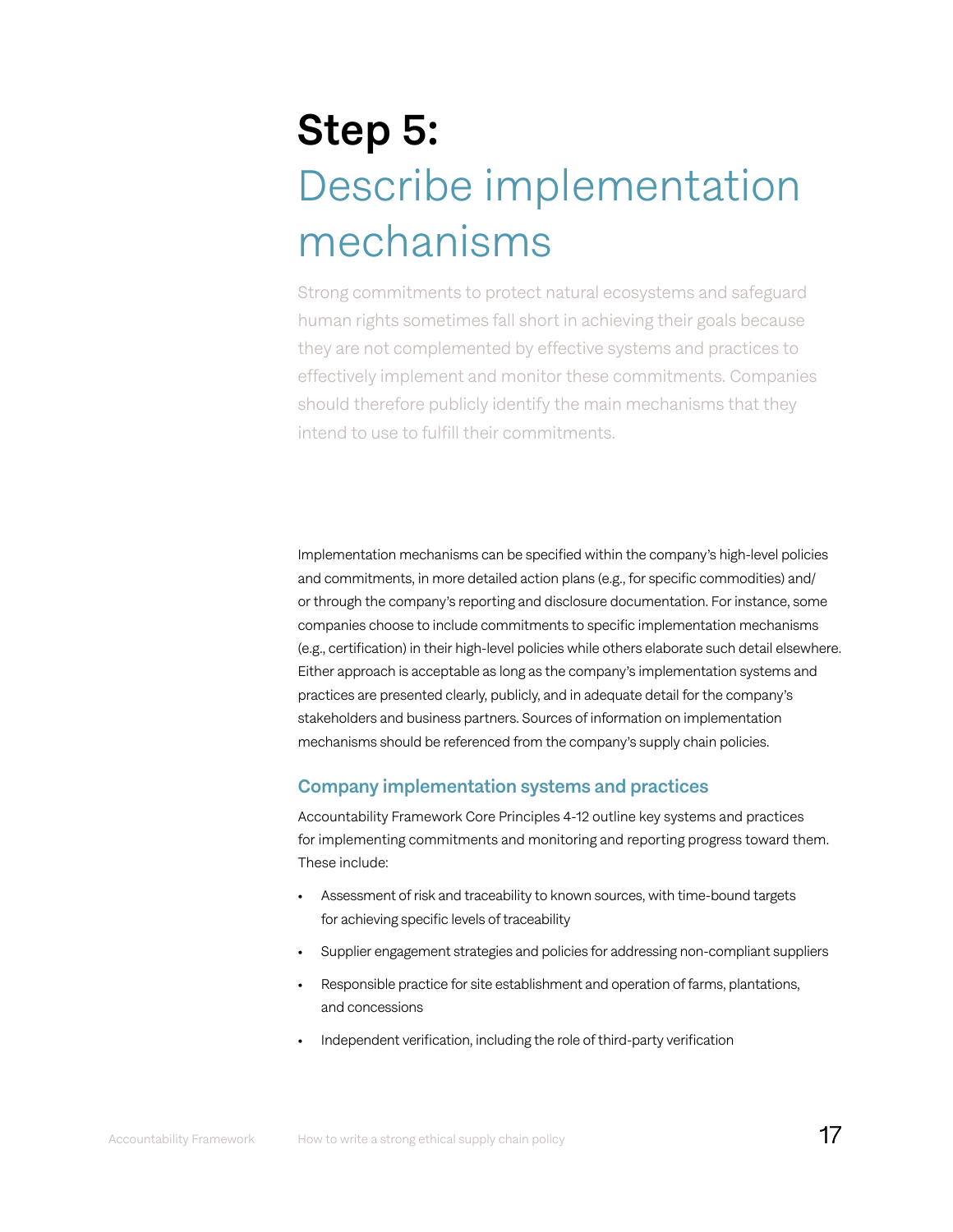- Transparency in public disclosure of information related to supply base, suppliers, grievances, and non-compliances
- Public reporting, including the frequency and type of information and how it will be disclosed

For a more detailed checklist of potential implementation systems and practices, see Table 1 of the [Operational Guidance on Reporting, Disclosure, and Claims.](https://accountability-framework.org/operational-guidance/reporting-disclosure-and-claims/)

### External tools, partnerships, or initiatives

Companies may also include details on the specific external tools, partnerships, or initiatives that they intend to use, or in which they intend to participate, to help fulfill their commitments. These may include, for instance:

- certification systems
- specific implementation methodologies such as the High Carbon Stock Approach (HCSA) and High Conservation Value (HCV) approach
- collaboration with specific service providers or implementation-focused NGOs
- participation in sector-focused sustainability initiatives or roundtables
- participation in landscape or jurisdictional initiatives in areas where the company has operations or suppliers

The company should clearly distinguish its normative commitments to no-deforestation, no-conversion, and human rights (which are expected to be long-lasting) from its specific implementation mechanisms (which the company might choose to adjust over time as needs and conditions dictate). This facilitates comparability and standardization across different companies and supply chains. It also helps the company communicate its deep-seated commitments to achieving key environmental and human rights outcomes while retaining flexibility to adjust implementation mechanisms over time.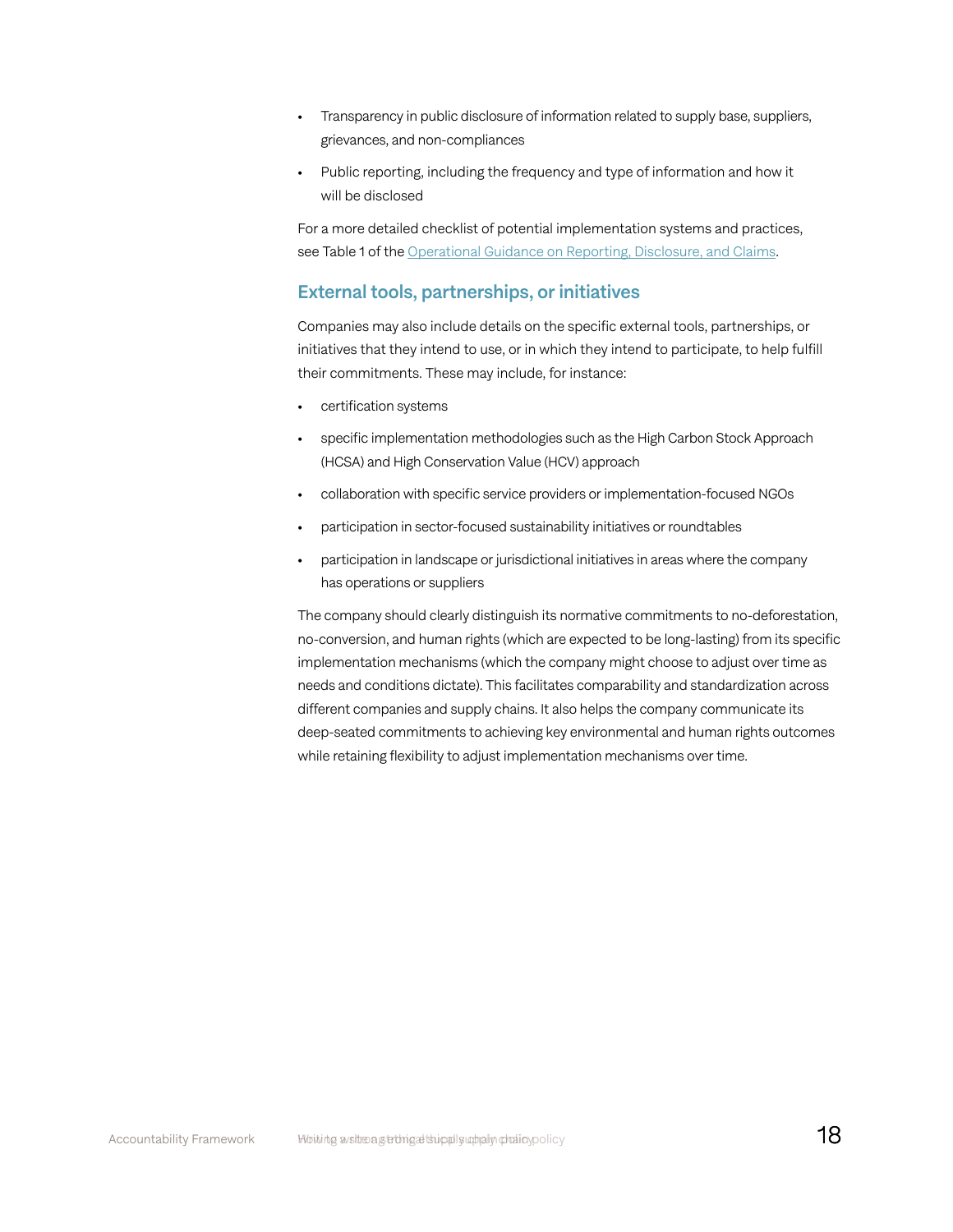# Annex 1: Sample company-wide "umbrella" policy

This annex provides a sample of a company-wide policy on deforestation, conversion, and human rights that aligns with the Accountability Framework and is based on the policy-setting process outlined in this guide.

The sample policy itself is in the left column while the right column contains explanatory notes.

# AmazingCompany's Ethical Supply Chain Policy

Protection of forests and other natural ecosystems is critical for maintaining biodiversity, combating climate change, and sustaining livelihoods. The raw materials that AmazingCompany sources – including palm oil, soy, and cocoa – can pose risks for deforestation and human rights violations. As part of our overall sustainability goals, AmazingCompany is committed to eliminating deforestation and ecosystem conversion from our supply chains and to safeguarding human rights across all our operations and suppliers. This policy outlines our commitment to achieve ethical supply chains across all our production and sourcing.

This policy aligns with the principles and guidelines laid out in the UN Global Compact, the UN Guiding Principles for Business and Human Rights, the International Bill on Human Rights, and the ILO fundamental conventions. The policy also follows the Accountability Framework and incorporates many of its terms and definitions to help clarify the intentions of these commitments and promote alignment in sustainability practices across the sectors where we operate.

This introduction frames the policy in its context according to Step 2.

This paragraph cites the key external norms that the policy aligns with or incorporates.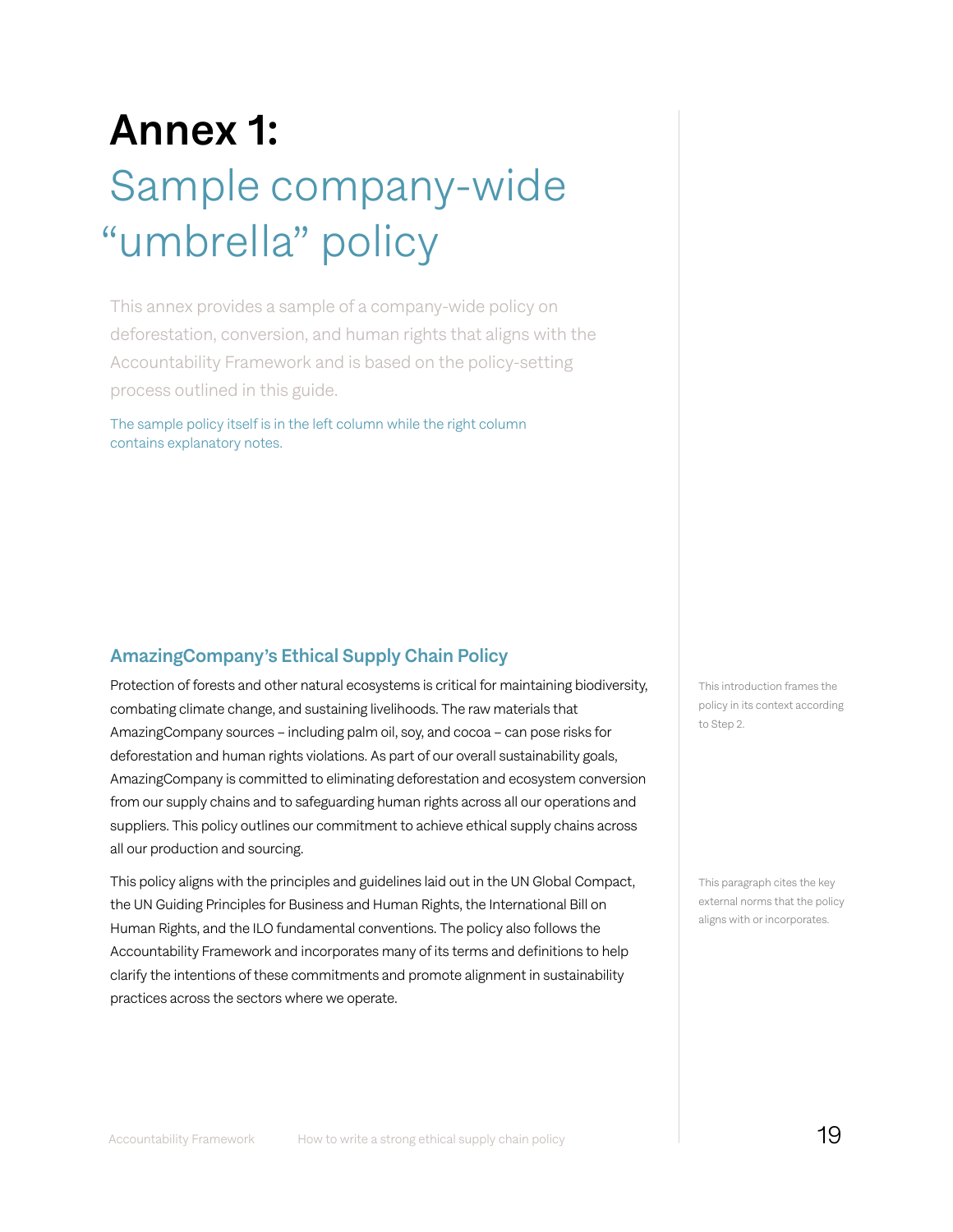### Scope

The provisions in this policy apply to:

- all commodities that AmazingCompany produces or sources that pose a material risk for deforestation, conversion, or human rights violations, namely palm oil, soy, and cocoa
- all AmazingCompany operations globally, including those of our subsidiaries, mills, and plantations we own or manage
- all suppliers, including direct and indirect suppliers
- This company-wide policy is supplemented by the following policies, which include time-bound milestones and action plans for achieving the commitments stated in this policy.
- Policy on responsible soy
- Policy on responsible palm oil
- Policy on responsible cocoa
- Policy on human rights (workers' rights)

To fulfill this policy across our entire business, we require our suppliers to adhere to our Supplier Code, which serves as the basis for how we evaluate and help our suppliers progress toward, and comply with, the commitments stated in this policy. We will only source from suppliers that adhere to this code.

### Policy commitments

AmazingCompany is committed to eliminating deforestation and conversion of other natural ecosystems, and to safeguarding human rights, in all our supply chains. We will work within our own operations and through our suppliers to achieve the following results.

#### Protection of forests and natural ecosystems

This includes:

- No deforestation of natural forests, including High Carbon Stock forests
- No conversion of other natural ecosystems, including peatlands of any depth
- Protection of natural forests and ecosystems within our area of influence

These commitments are based on the Accountability Framework definitions of deforestation, natural forest, conversion, and natural ecosystem. Additionally:

This section specifies the scope of the policy according to Step 3. Since AmazingCompany has also developed specific policies for each of its commodities and for workers' rights, this section also references these complementary policies.

This reference to the Supplier Code emphasizes that the company intends to fulfill its commitments across its entire supply base, not just in its own operations.

Following Step 4, this section states the company's policy commitments to no-deforestation, noconversion, and human rights, in accordance with good practice detailed in the Accountability Framework.

Clear definitions are provided and aligned with the Accountability Framework.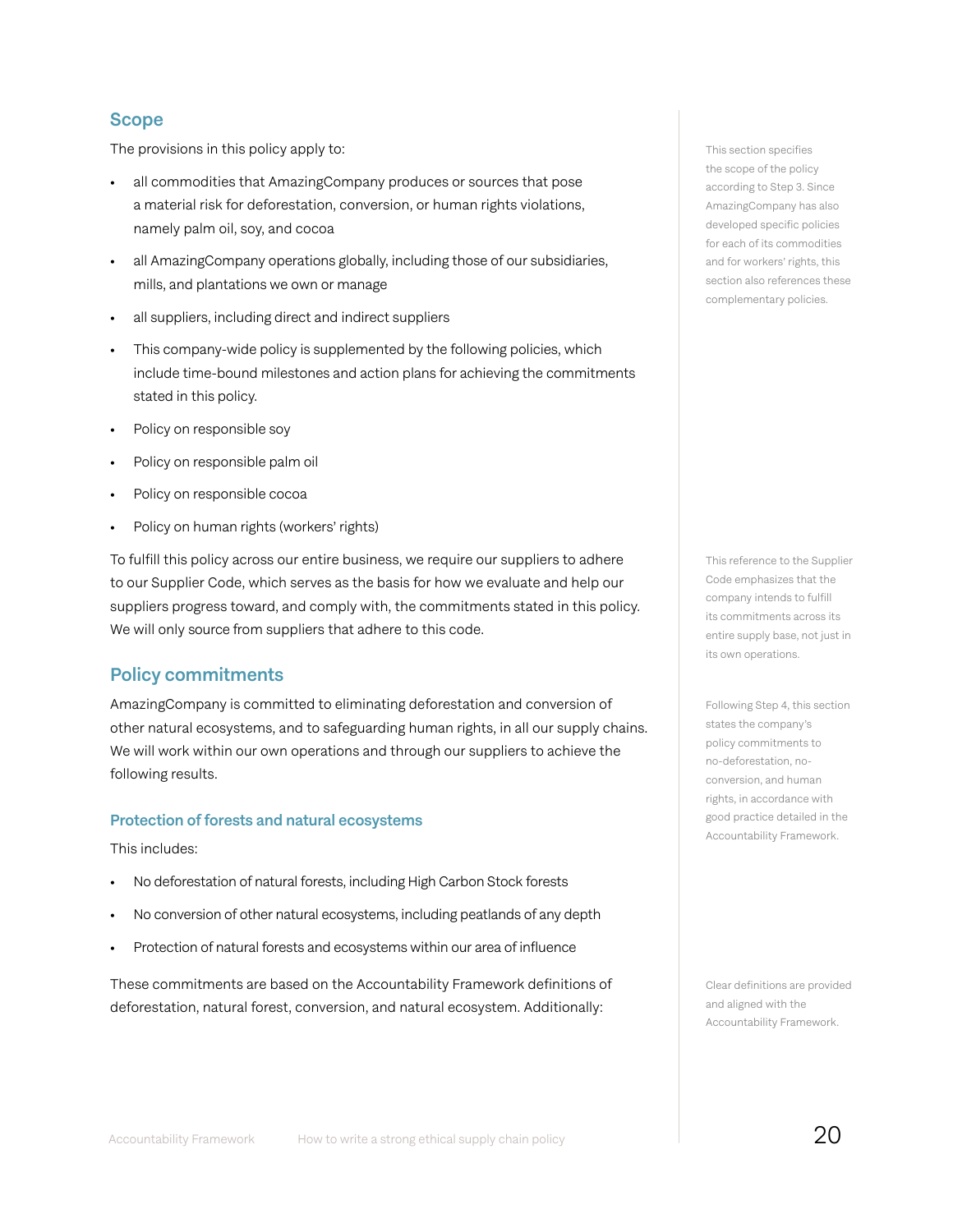- The cutoff date after which deforestation or conversion is considered non-compliant with this policy is January 1, 2018.
- Target dates for the fulfillment of this commitment are specified per commodity in our Soy Action Plan, Palm Oil Action Plan, and Cocoa Action Plan.
- Where applicable, we will use the High Carbon Stock Approach (HCSA) to guide site planning that protects natural forests and other natural ecosystems.

#### Respect for human rights

We commit to operate our business consistent with the UN Guiding Principles on Business and Human Rights (UNGPs) and the Universal Declaration on Human Rights, particularly regarding avoidance, prevention, and mitigation of human rights impacts. We conduct human rights due diligence on an ongoing basis to identify, address, and monitor actual or potential human rights impacts in our operations and supply chains.

#### Respect for the rights of indigenous peoples and local communities

To respect the rights of indigenous peoples and local communities (IP/LC), the following approach will be implemented directly in our own operations and through our Supplier Code for materials that we purchase:

- Carry out operations consistent with the UN Declaration on the Rights of Indigenous Peoples (UNDRIP)
- Respect the rights of IP/LC
- Conduct a process of free, prior, and informed consent (FPIC) prior to any activities that might affect the rights of IP/LC, and adhere to the outcomes of this process
- Provide remediation to IP/LC when activities have negatively impacted their rights

#### Respect for workers' rights

AmazingCompany commits to full respect for workers' rights in conformance with the fundamental conventions of the International Labour Organization (ILO) and applicable law on workers' rights. This includes:

- a. no child labour
- b. no forced or compulsory labour
- c. freedom of association and collective bargaining
- d. no discrimination
- e. no abusive practices or undue disciplinary procedures
- f. legal and decent working hours
- g. safe and healthy workplaces
- h. living wages and fair benefits

The company chooses to identify a specific implementation tool that it plans to use routinely (HCSA). This is appropriately mentioned in addition to (not in lieu of) the company's normative commitment to no-deforestation.

To clarify the intention of this section of the policy, the Accountability Framework definitions are referenced. These definitions are based on widely-accepted international norms. It would also be acceptable to reference similar definitions from other sources that are clear, specific, and aligned with the Framework and its underlying normative references, such as the ILO fundamental conventions.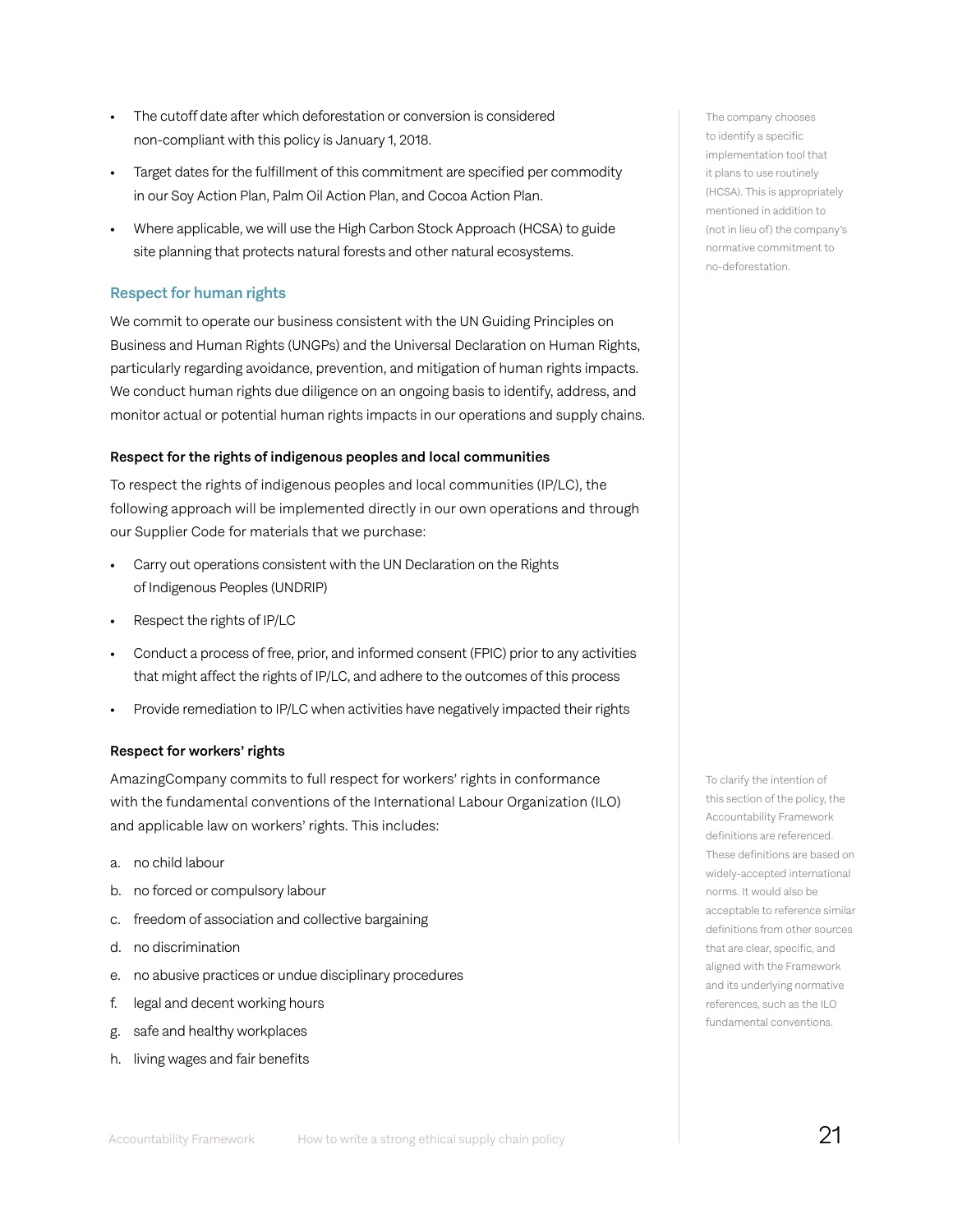We adopt the Accountability Framework Definitions of each of these eight commitments and provide further detail in our Policy on Human Rights and our Supplier Code.

#### Stakeholder engagement

AmazingCompany is committed to active and meaningful stakeholder engagement, and to participating in multi-stakeholder forums that advance shared goals for sustainable supply chains.

Our Stakeholder Advisory Committee has been established to provide guidance on the development and implementation of the environmental and human rights commitments stated in this policy, including our handling of complaints and grievances.

#### Grievance mechanisms

AmazingCompany operates a transparent, responsive company grievance mechanism for all stakeholders (including employees, suppliers, communities, and others) to report concerns, complaints, grievances, and breaches to this policy. The grievance mechanism follows the Effectiveness Criteria of the UN Guiding Principles on Business and Human Rights. Our grievance mechanism is accessible on our website [link], along with a dashboard of grievances and their status.

#### Protection for whistleblowers and environmental and human rights defenders

Protection of environmental and human rights defenders, whistleblowers, complainants, and community representatives is a core value that we follow in all our operations. Our Policy on Environmental and Human Rights Defenders (EHRD) details the procedures in place to accept complaints and protect EHRDs against threats, intimidation, and reprisal. The EHRD policy follows the guidance of the Accountability Framework and is aligned with the UN Declaration on Human Rights Defenders, the Universal Declaration of Human Rights, and other relevant conventions and frameworks.

#### Remediation

AmazingCompany commits to remediation in cases where we have caused or contributed to deforestation, conversion of other natural ecosystems, or human rights abuses as defined in this policy. Resolution will be based on mutually agreed, open, transparent and consultative processes.

Consistent with Step 4, the policy includes a commitment to four key elements that are generally considered important to ensure respect for human rights in a business context.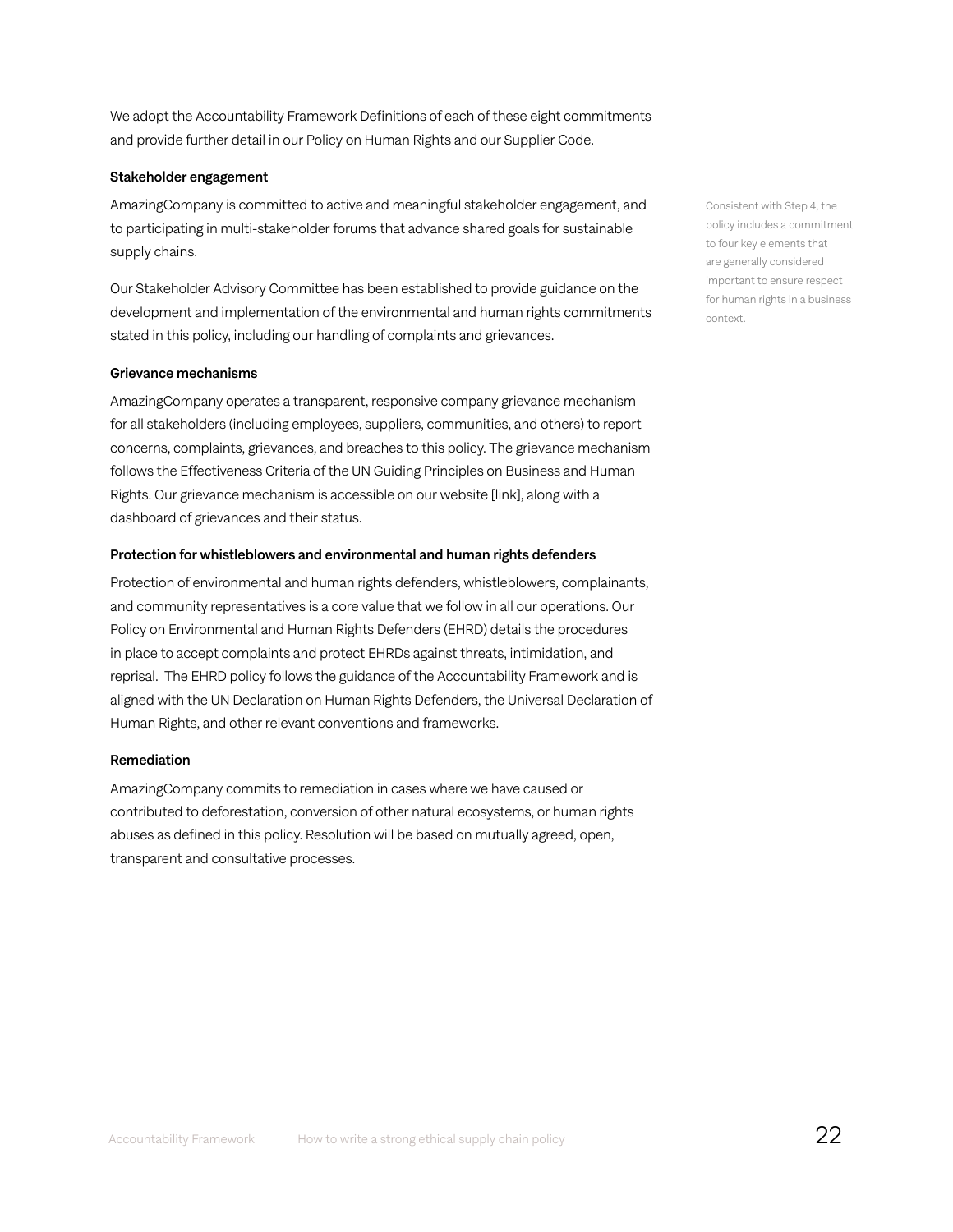### Implementation

To implement and demonstrate progress toward our commitments, AmazingCompany further commits to:

- Traceability: We will map our supply chain to trace raw material to a point where compliance can be known.
- Risk assessment: We will assess deforestation, conversion, and human rights risks within supply chains and prioritize interventions in areas or with suppliers that are not low-risk.
- **Supplier engagement:** We will work with our suppliers to address, prevent, mitigate, and where necessary remedy, environmental and social harms that violate this policy. Through our Supplier Engagement Program, we will provide trainings, technical assistance, and other incentives to support compliance while at the same time improving local livelihoods.
- **Monitoring:** We will establish a monitoring mechanism to track implementation and results.
- Reporting and communication: On an annual basis, we will transparently share progress toward meeting our policy commitments following the reporting guidance of the Accountability Framework.

More information on implementation mechanisms specific to each of our main supply chains is provided in AmazingCompany's actions plans for soy, palm oil, and cocoa.

In addition to our company-level systems and practices, we partner with others to increase the effectiveness of our actions and accelerate progress toward achieving our goals of halting deforestation and conversion and protecting human rights. We participate in:

- The New York Declaration on Forests (NYDF)
- The Consumer Goods Forum Forest Positive Coalition of Action
- The Cocoa & Forests Initiative
- The Cerrado Working Group (GTC)

As described in Step 5, it is important for companies to publicly identify the main mechanisms that they intend to use to fulfill their commitments. In this case, the company has chosen to provide an overview of several key implementation processes and partnerships within the umbrella policy while referring stakeholders to commodityspecific action plans for further detail.

According to Step 5, the company cites its affiliations and partnerships as implementation mechanisms in support of its normative commitments.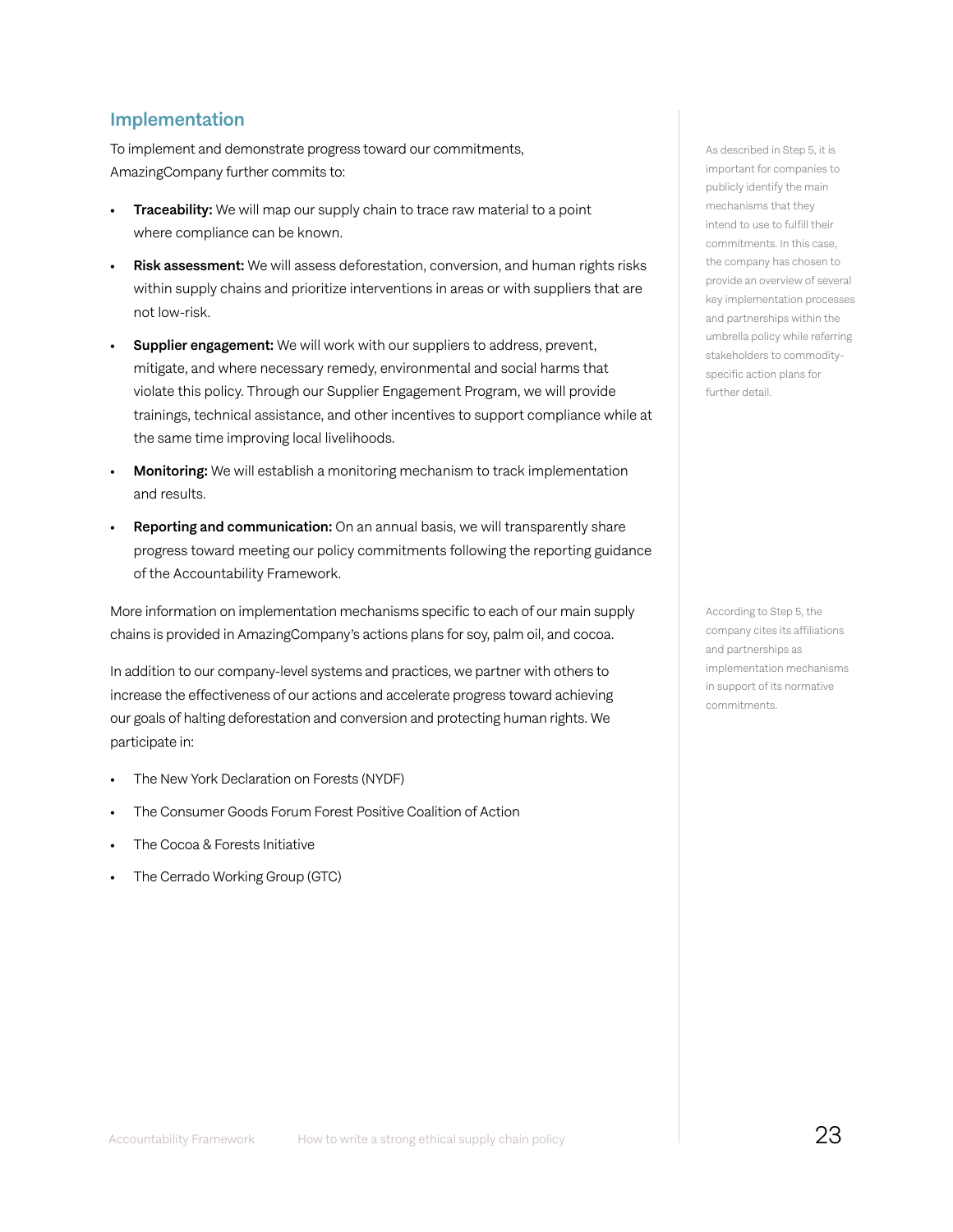# Annex 2: Sample supplier code

This annex provides a sample of a supplier code for a commoditybuying company to manage compliance of its suppliers with the supply chain policy presented in Annex 1. Note that this sample code addresses only the topics and sourcing practices covered by the sample supply chain policy. It does not include other elements that would often be found in a supplier code, such as no-corruption, bribery, or money laundering; avoidance of conflicts of interest; no antitrust violations; and confidentiality of proprietary information.

The sample code itself is in the left column while the right column contains explanatory notes.

# AmazingCompany's Supplier Code

AmazingCompany is committed to eliminating deforestation and conversion and to safeguarding human rights in all its supply chains. To advance these goals, we count on our network of suppliers across the globe to share in these commitments, and we work closely with our suppliers to achieve them. This Supplier Code outlines how we expect our suppliers to fulfill the commitments stated in our Ethical Supply Chain Policy and in our policies on responsible soy, palm oil, and cocoa.

We define "supplier" as any third party that provides agricultural or forest commodities (either as raw material, semi-finished, or finished product) to AmazingCompany for compensation. This includes, but is not limited to, our direct and indirect suppliers, co-manufacturers and co-packers, labor providers (including third-party recruiters), and sub-contractors. Some of our commitments – including protection of forests, other natural ecosystems, and rights of indigenous peoples and local communities – must be implemented most directly by suppliers that own, control, or manage raw material production. When we purchase materials from intermediaries, those intermediaries are expected to have their own purchase control and supplier management systems to ensure that these commitments are implemented by the intermediaries' own direct and indirect suppliers, all the way back to raw material production.

Introductory material may be helpful to orient suppliers to the purpose and context for the Supplier Code.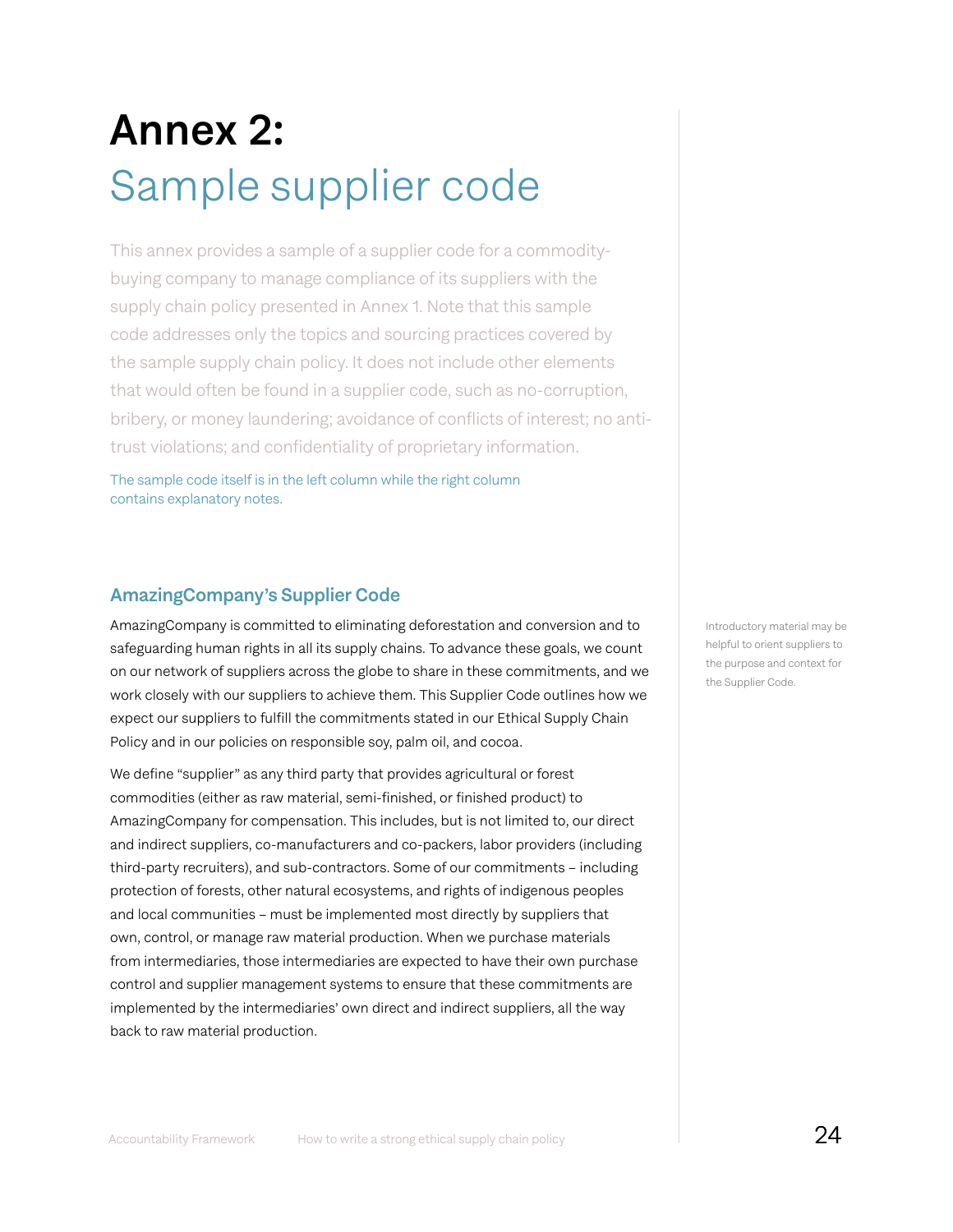We expect our suppliers to keep abreast of updates to this Supplier Code and to other additions or changes in our position statements, policies, action plans, and other materials that affect supplier performance on the topics covered in this Supplier Code. AmazingCompany will communicate these to suppliers and make them available on our website [link].

By accepting purchase orders from AmazingCompany, the supplier agrees to comply with this Supplier Code.

### Supplier Requirements

#### 1. Operate according to applicable law

We require our suppliers to abide by all applicable international, national, state and local laws and regulations in the places where they operate. Where applicable law differs from this Supplier Code, we expect our suppliers to comply with the more stringent requirements.

#### 2. No deforestation and no conversion of other natural ecosystems

AmazingCompany is committed to no-deforestation and no-conversion supply chains, as specified in our Ethical Supply Chain Policy. Suppliers shall not conduct, participate in, or otherwise contribute to deforestation or conversion in their production, sourcing, or financing. Suppliers should also engage their own suppliers proactively to help ensure that they are not involved in deforestation or conversion to establish future production areas, which could imperil future compliance with AmazingCompany's commitments.

The cutoff date after which deforestation or conversion is considered non-compliant is January 1, 2018. Suppliers are expected to conduct or support restoration or compensation when they caused, contributed to, or assumed responsibility for deforestation or conversion after this cutoff date. Where it is required, restoration or compensation activities should be designed, implemented, and monitored in accordance with the Accountability Framework Operational Guidance on Environmental Restoration [and Compensation](https://accountability-framework.org/operational-guidance/environmental-restoration-and-compensation/).

#### 3. Site establishment and land management

To ensure that forests, other natural ecosystems, and their conservation and cultural values are protected both at the time that production sites are established and on an ongoing basis during site operation, AmazingCompany expects suppliers to adhere to the following practices:

It is also important to state a clear expectation that adherence to the Supplier Code (including active progress toward full compliance) is a condition of doing business with the company.

Requirements in the supplier code should typically go into greater detail than the corresponding elements of the umbrella policy. For example, whereas in the policy it may be sufficient to state 'no child labour' and reference a suitable definition, the Supplier Code should provide specifics that indicate what types of work for what age workers are considered acceptable and not acceptable. Guidance for elaborating details related to the policy commitments in the sample policy are available in the Accountability Framework's Operational Guidance documents and in various other laws, standards, and norms that they reference. Companies may wish to incorporate some such guidance by reference into their supplier code. This can help clarify additional details in accordance with accepted good practice.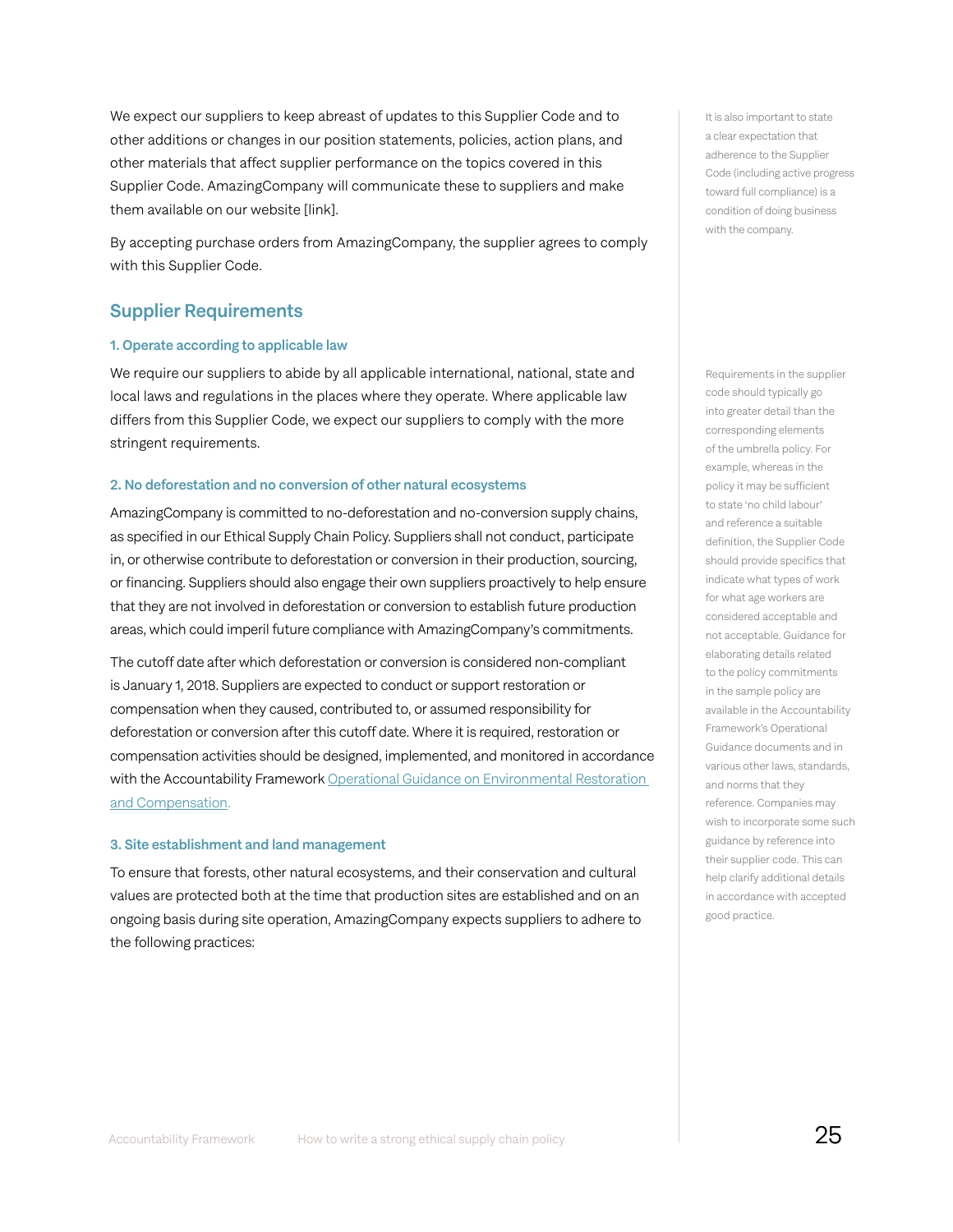- Site establishment: Carry out effective due diligence, environmental impact assessment, participatory land use mapping, stakeholder consultation, and site planning prior to acquiring new rights to land or resources and prior to developing or expanding production or processing operations. We recommend that suppliers use structured and integrative site planning methodologies such as the [High](http://highcarbonstock.org/) [Carbon Stock Approach](http://highcarbonstock.org/) to help ensure protection of forests and human rights in the site establishment process. Where indigenous peoples and local communities might be affected, FPIC processes must be conducted (see #4).
- **Site management:** Conduct or support management activities necessary to ensure long-term protection of conservation and cultural values associated with the land within your control (e.g., owned or managed land or concessions) or directly affected by your operations, including forests, natural ecosystems, and High Conservation Values.

#### 4. Land rights and respect for the rights of indigenous peoples and local communities

AmazingCompany is committed to respecting the rights of indigenous peoples and local communities (IP/LC) and to ensuring that actions potentially affecting these groups are done only with their free, prior, and informed consent (FPIC). We therefore expect our suppliers to adhere to the UN Declaration on the Rights of Indigenous Peoples (UNDRIP) and to the following:

- Prior to acquiring new rights to land or resources and prior to developing or expanding production or processing operations, identify whether, which, and how IP/LC have property or use rights in the area.
- Ensure that, prior to any activity that may affect IP/LC land and resource rights, FPIC is secured. The right of IP/LC to give or withhold consent shall be honored.
- Compensate IP/LC according to the negotiated outcomes of an FPIC process if activities will impinge on their rights, resources, livelihoods, or food security.
- Provide effective remedy where IP/LC rights have been adversely impact.

Suppliers that own or manage production areas shall have effective policies and procedures to respect IP/LC rights, including the above-listed points, and shall develop and implement plans at the operational level that adequately address all issues that may arise. For further detail on meeting these requirements, see the Accountability Framework Operational Guidance on Respecting the Rights of [Indigenous Peoples and Local Communities](https://accountability-framework.org/operational-guidance/respecting-the-rights-of-indigenous-peoples-and-local-communities/), [Operational Guidance on Free, Prior and](https://accountability-framework.org/operational-guidance/free-prior-and-informed-consent/)  [Informed Consent,](https://accountability-framework.org/operational-guidance/free-prior-and-informed-consent/) and [Operational Guidance on Remediation and Access to Remedy.](https://accountability-framework.org/operational-guidance/remediation-and-access-to-remedy/)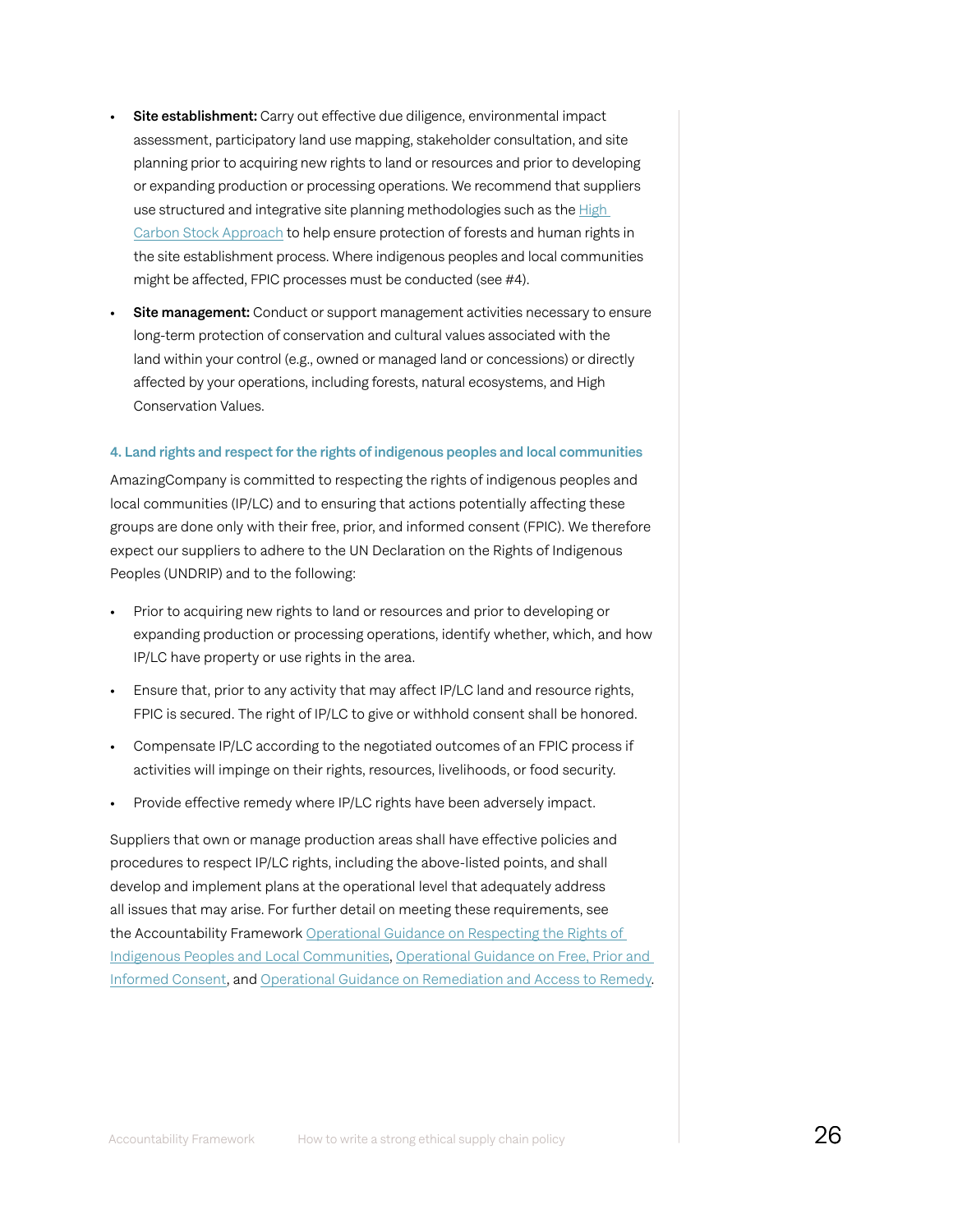#### 5. Protect workers' rights

AmazingCompany is committed to respecting the rights of all workers in its supply chain, including those employed, contracted, or otherwise engaged directly or indirectly by our suppliers. Suppliers shall manage their operations and supply chains consistent with Universal Declaration on Human Rights, the ILO fundamental conventions, and all applicable law. Specifically:

#### 5a. No child labour

Suppliers are responsible for ensuring that workers below the legal minimum age (15 in most countries) are not working. If young workers are employed (children above the minimum age and below age 18), they must not do work that is mentally, physically, socially, or morally harmful, and work must not interfere with their school attendance. AmazingCompany's Guidelines on Child and Forced Labour provide additional detail on how to identify child labour, remediation, and other actions that suppliers should take to eliminate child labour in a systemic manner that helps address root causes.

#### 5b. No forced or compulsory labour

Suppliers are responsible for ensuring that they do not directly or indirectly employ forced laborers or contribute to forced labor, including human trafficking or debt bondage. Suppliers shall provide all workers with written contracts that describe the terms of employment. Wages shall be paid on time, and personal documents such as passports must not be withheld from workers. These provisions also apply to labor procured through service providers, agents, or other third parties.

AmazingCompany's Guidelines on Child and Forced Labour provide additional detail on actions that suppliers should take to identify, eliminate, and remediate forced labour.

#### 5c. Freedom of association and collective bargaining

Workers have the right to form, join, or not join trade unions of their choosing, and to collectively bargain without fear of any retaliatory action. In cases where freedom of association is restricted by law, alternative means of worker association and collective bargaining should be supported.

#### 5d. No discrimination or harassment

All workers must be treated with respect and dignity, and without any form of discrimination or harassment. Workers must not be subject to any physical, sexual, psychological or verbal harassment, abuse or other form of intimidation. There should be no discrimination in employment, including hiring, compensation, advancement, discipline, termination or retirement. Discrimination based on race, ethnicity, age, role, gender, gender identity, colour, religion, country of origin, sexual orientation, marital status, pregnancy, dependents, disability, social class, union membership, or political views is also prohibited. Suppliers should pay particular attention to protecting the rights of workers in vulnerable groups.

The details in this sub-section on workers' rights follow the Accountability Framework.

Especially for challenging and multi-dimensional issues such as child labour, it is often advisable for the company to provide additional guidance, and in some cases support, to its suppliers. This can be guidance developed by the company in consultation with experts and stakeholders (as in this sample policy, which refers to a separate guideline on child and forced labour), or it can be credible and practical guidance developed by others.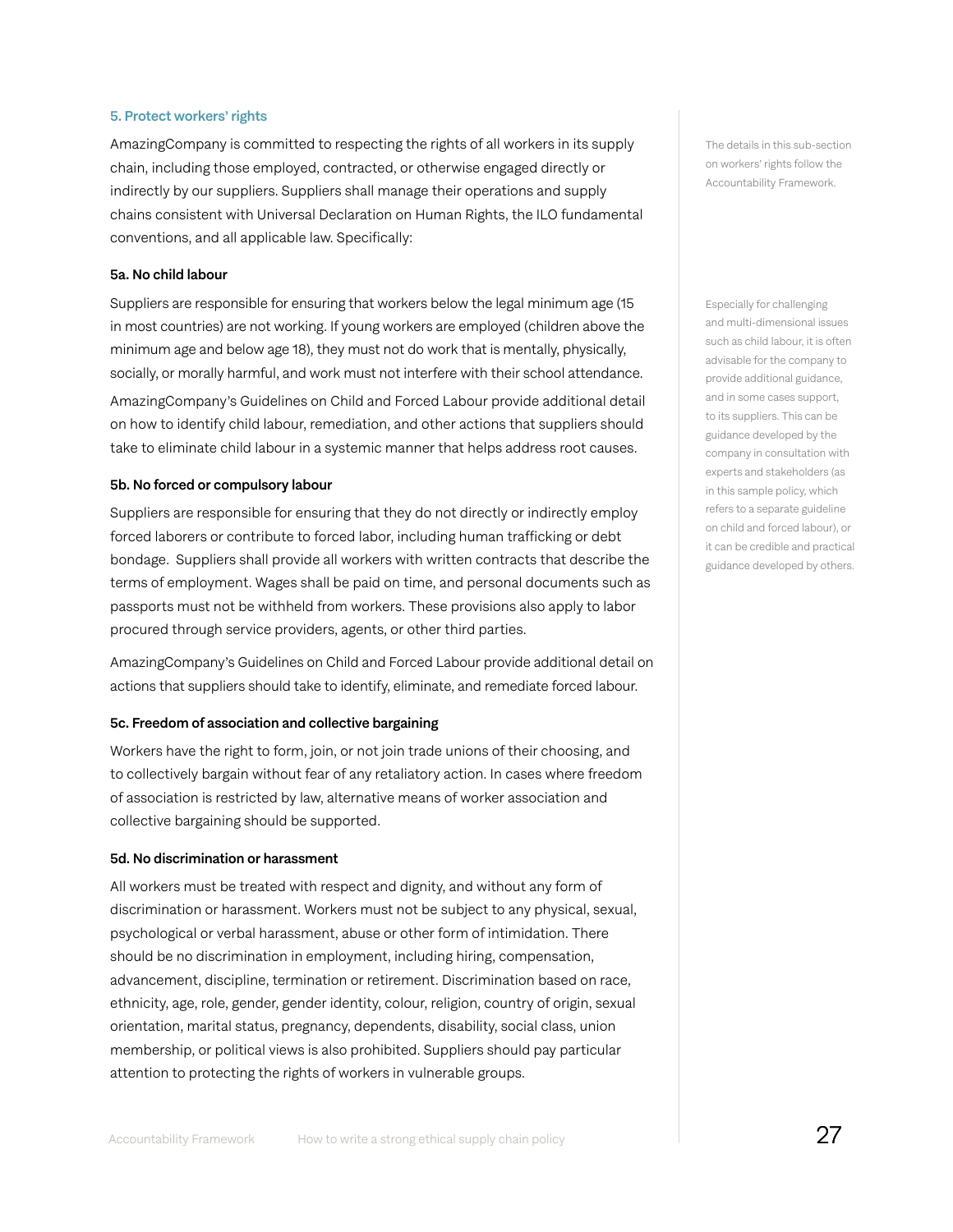#### 5e. No abusive practices

Suppliers may use only legitimate disciplinary actions, and these shall not be applied in a discriminatory manner. Worker performance that triggers disciplinary action, and the actions taken in such cases, shall be detailed in employment contracts and worker handbooks.

#### 5f. Decent working hours

Suppliers are expected to, at a minimum, adhere to ILO conventions for working hours (even if these are not specifically for agriculture), which generally require that the regular working schedule consist of no more than an eight-hour workday for no more than six days a week, for a maximum of 48 regular hours per week. With overtime, this may be increased to up to 60 hours per week for limited durations. Workers should have a 30-minute break after six consecutive hours of work, and one day off after six consecutive days of work. All overtime shall be voluntary.

#### 5g. Living wage and fair benefits

Suppliers shall pay at least the legally required minimum wage to all workers. If workers do not currently receive a living wage, suppliers should follow the guidelines provided by the Global Living Wage Coalition to progress toward the payment of a living wage.

#### 5h. Safe and healthy workplaces

All workers must be provided with safe and healthy working conditions, including use of personal protective equipment, tools and machinery that are well-maintained and fit for purpose, availability of first aid, and access to potable water and clean toilet facilities.

All the above provisions shall be detailed in worker handbooks and worker contracts. We also encourage suppliers to publish their own workers' rights commitments that mirror the requirements stated here.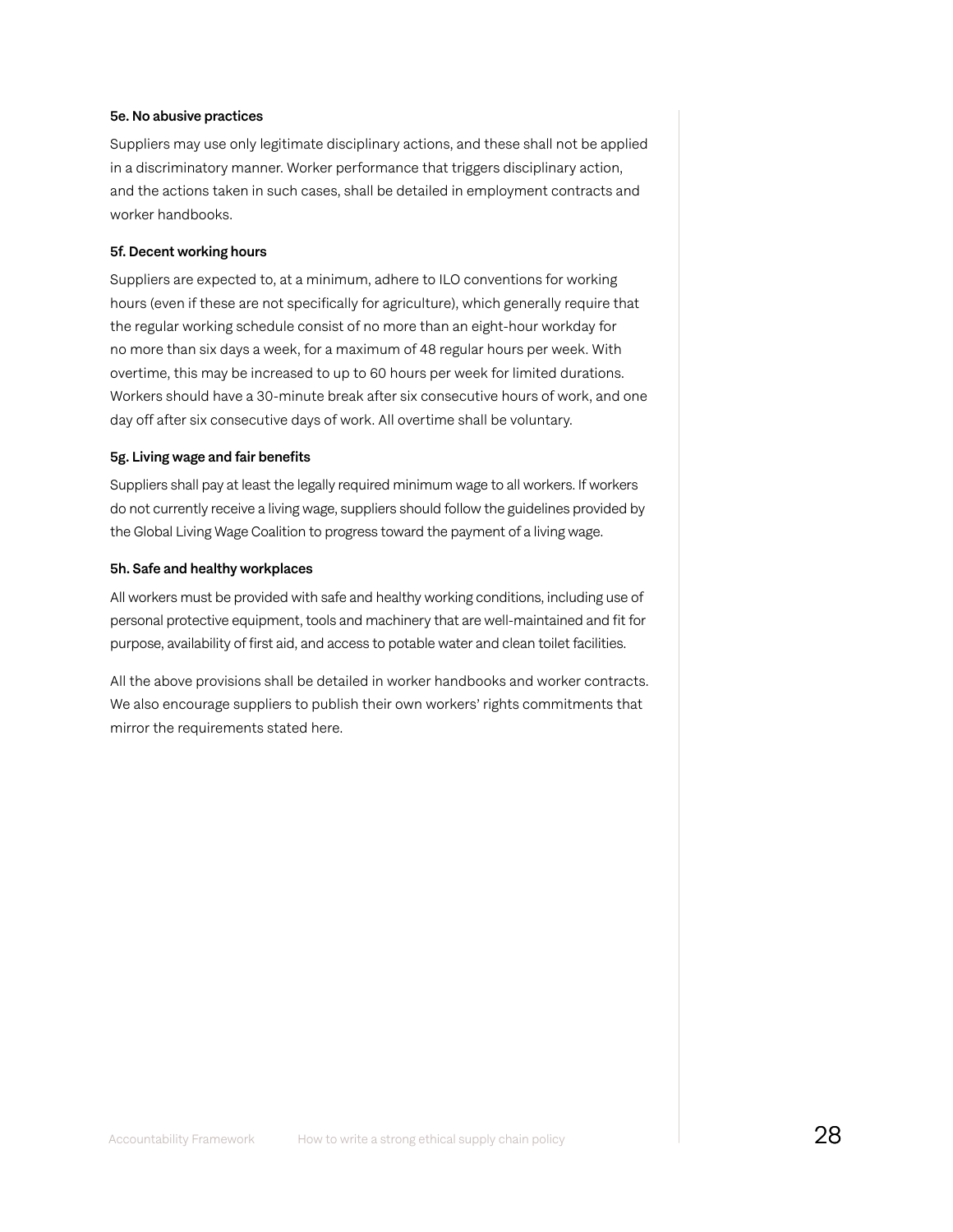### 6. Grievance mechanism and protection for environmental and human rights defenders

AmazingCompany expects suppliers to provide grievance mechanism(s) that are transparent, responsive, anonymous, unbiased, and confidential to workers and other parties across the supply chain. Grievance mechanism(s) should be established and operated in accordance with the Effectiveness Criteria of the UN Guiding Principles on Business and Human Rights.

AmazingCompany shall be notified if and when any grievances are filed that raise concerns or allege problems that would constitute violations of this Supplier Code.

Workers may also report violations and concerns directly to AmazingCompany through our own grievance mechanism, accessible via our website [link].

The supplier shall also have a policy and effective procedures to protect environmental and human rights defenders. See our website [link] for an example of such a policy.

#### 7. Supplier management systems

Suppliers are expected to develop and implement adequate and effective management systems, policies, procedures, and training in order to ensure ongoing compliance with the Supplier Code. This includes:

- Risk assessments and traceability measures if the supplier sources from other supplies
- Training for workers on all aspects of this Supplier Code that are relevant to each worker's job
- Procedures for identifying non-compliance with this Code, including through filed grievances
- Monitoring, verification, and reporting systems covering the supplier's own operations and purchased supply, as necessary to ensure adherence to the Supplier Code
- Identification of tools, methodologies, or partnerships that the supplier uses to help fulfill the Supplier Code, such as the use of certification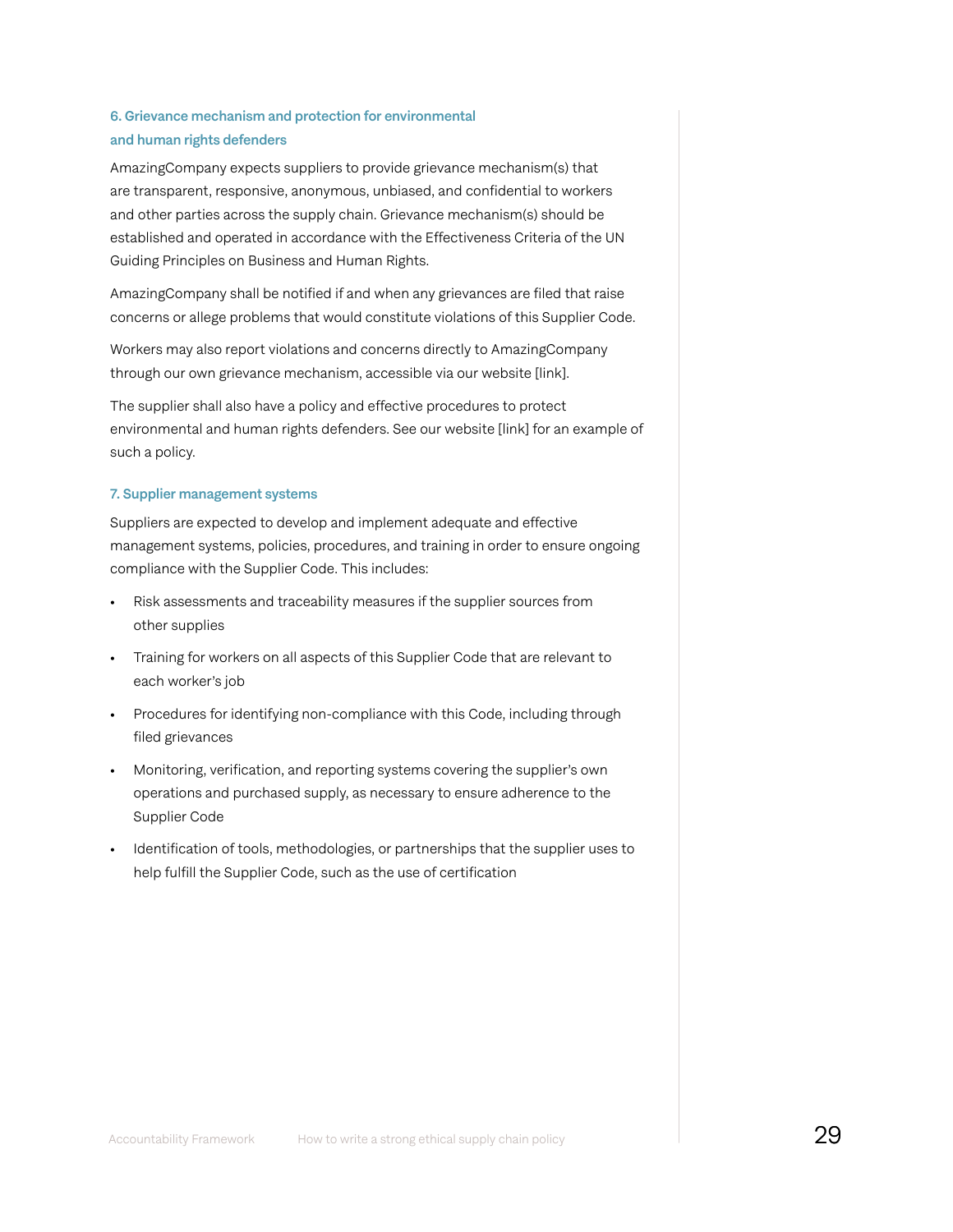#### 8. Provision of information

We expect suppliers to provide us with the information we need to monitor compliance and demonstrate progress toward meeting our ethical supply chain commitments. This includes:

- Information on traceability and risk assessments
- Implementation plans for adhering to this Code
- An inventory of grievances and their status and/or resolution
- A summary of FPIC processes and their resolution
- Summary results of monitoring and verification
- Procedures for stakeholder engagement

This information is requested primarily through AmazingCompany's supplier questionnaire. We reserve the right to request other information (for ourselves or for auditors who we may commission), including information on the origins of the raw materials being produced or sourced and other information needed to determine compliance with this Supplier Code.

#### Quality assurance and breaches to this Supplier Code

AmazingCompany will monitor compliance by reviewing the sources of information described above as well as through: 1) supplier self-assessments; 2) announced and unannounced audits; 3) worker surveys; 4) grievances lodged in the supplier's or our own grievance mechanism; and 5) other methods, as needed.

If non-compliances are detected, the supplier will be asked to take prompt corrective actions and, if necessary, to develop and implement longer-term improvement plans to address more complex or entrenched challenges. If suppliers fail to implement the necessary corrective actions and follow the improvement plans – or if they do not cease and remedy any acts of non-compliance in a timely manner – AmazingCompany reserves the right to suspend purchases or terminate contracts. AmazingCompany's course of action in the case of non-compliance is detailed in our Policy on Supplier Non-Compliance.

Information shared by the company's suppliers is essential for the company to monitor and manage for the fulfillment of its commitments at a company-wide level. Many companies (as in this example) systematize this process by developing supplier questionnaires that collect information on practices and performance relative to the supplier code.

See the Accountable Framework [Operational](https://accountability-framework.org/operational-guidance/supply-chain-management/)  [Guidance on Supply Chain](https://accountability-framework.org/operational-guidance/supply-chain-management/)  [Management](https://accountability-framework.org/operational-guidance/supply-chain-management/) (Section 4) for further guidance on appropriate courses of action in the case of supplier non-compliance.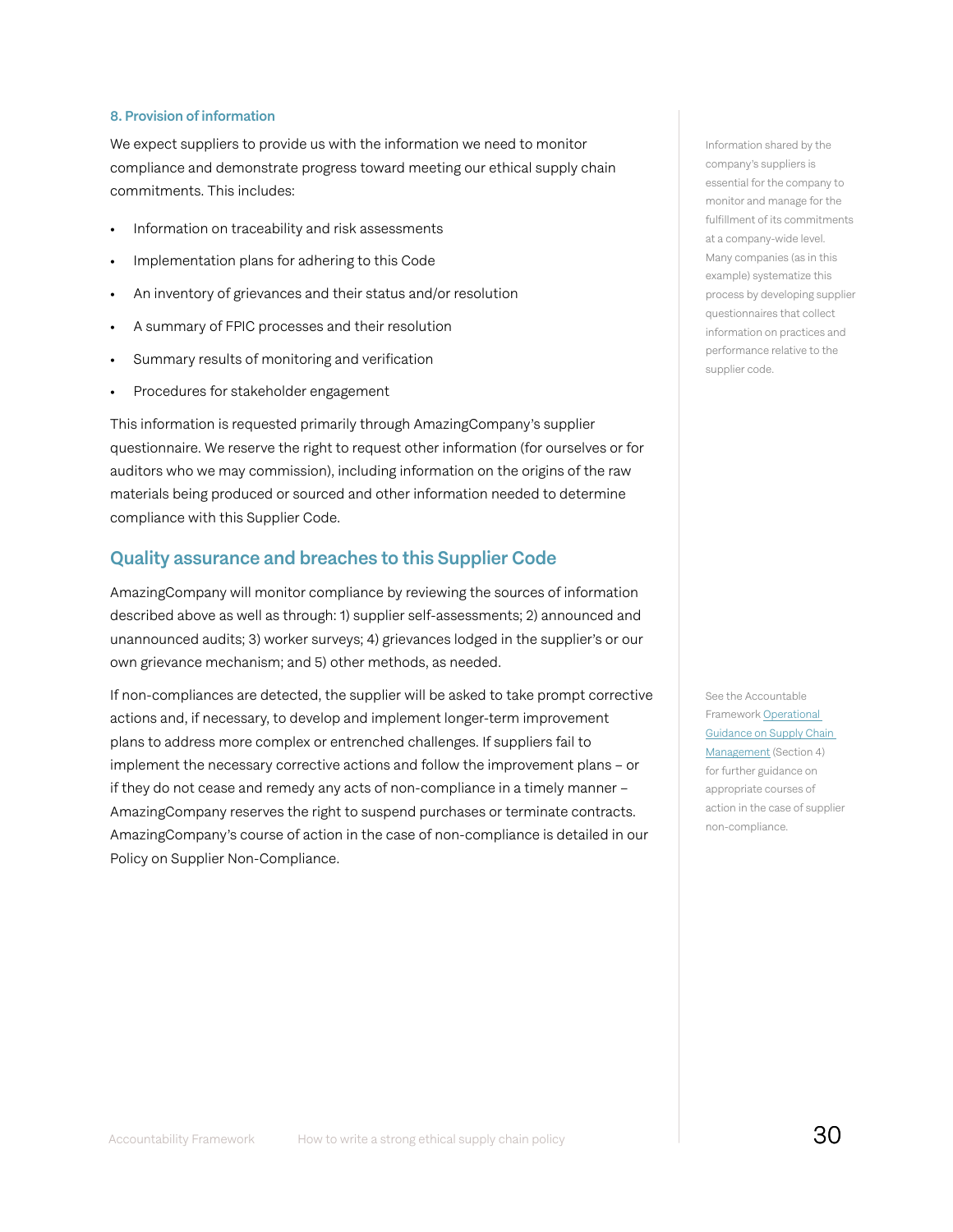### Support to suppliers

AmazingCompany will work with suppliers to ensure that they fully understand the intent and requirements of the Supplier Code. Several guidance materials are referenced throughout this Code to provide suppliers with further information on how to meet the Code's requirements. AmazingCompany also works proactively with peer companies, NGOs, and government stakeholders to support the capacity of our suppliers to meet our ethical supply chain commitments, including through direct support to programs in our places of origin. If you have questions about the requirements of this code or suggestions about how they can be implemented more effectively, please contact us via our supplier sustainability portal [link].